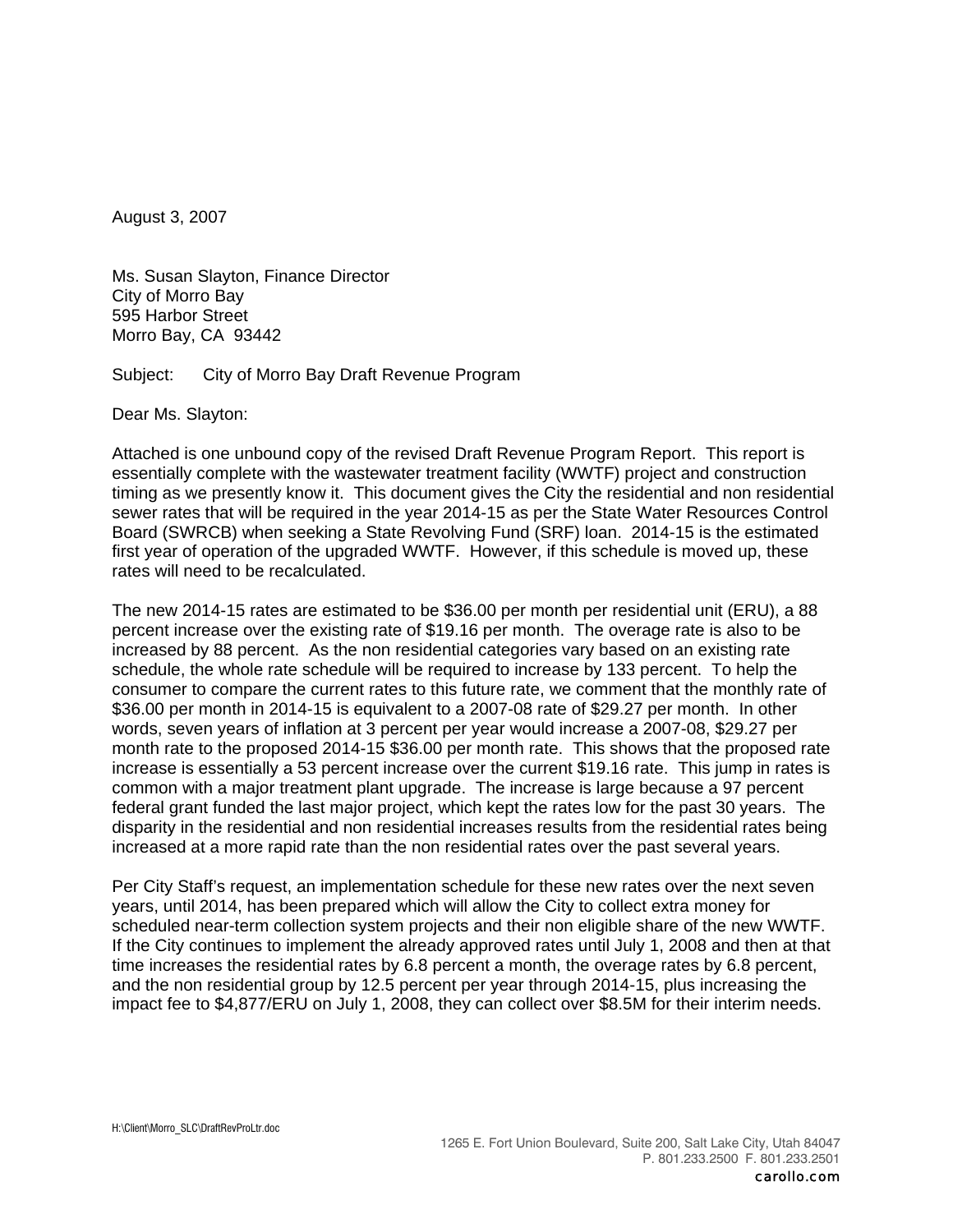City of Morro Bay August 3, 2007 Page 2

Please feel free to call John Johnson at 801-599-0796 or e-mail johnson@carollo.com with any questions or comments. We also ask that you give us guidance on what you see as the next step.

Sincerely,

CAROLLO ENGINEERS, P.C.

David Stringfield, P.E. C.E. "John" Johnson, P.E.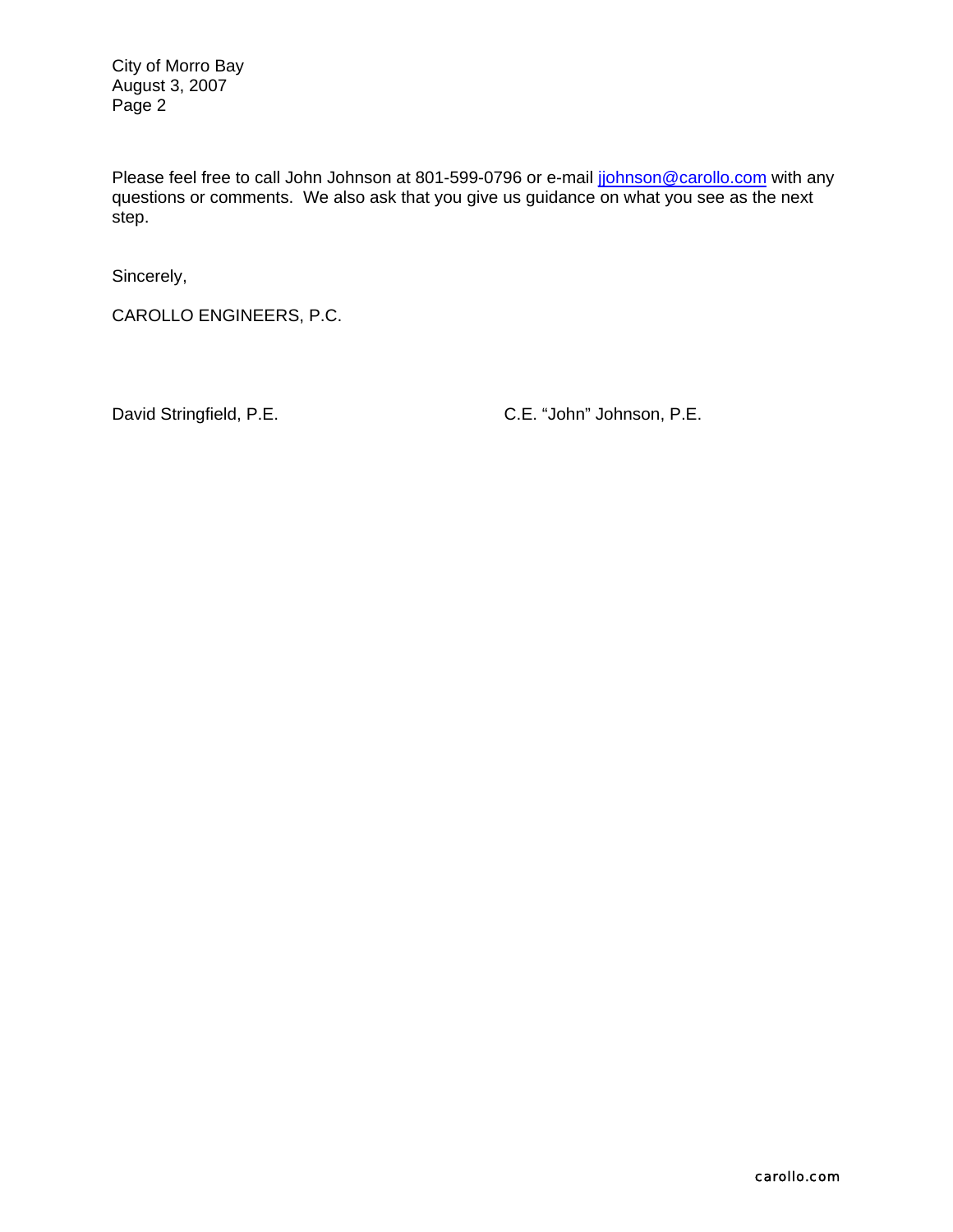City of Morro Bay

#### **DRAFT REVENUE PROGRAM**

 Revised August 2007



Engineers... Working Wonders With Water ™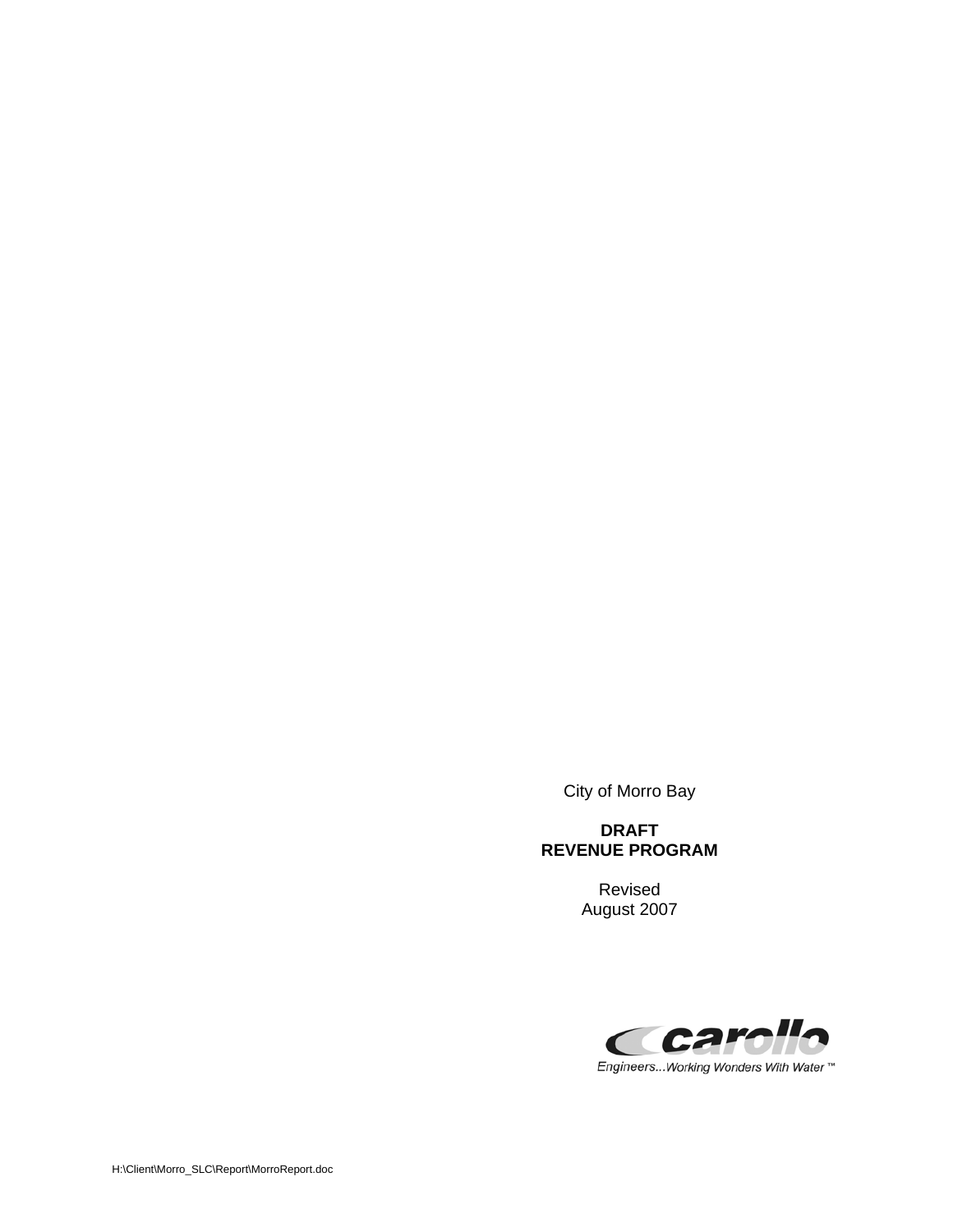#### **MORRO BAY** DRAFT REVENUE PROGRAM

#### **TABLE OF CONTENTS**

#### Page

| 1.0  | GENERAL       |  |
|------|---------------|--|
| 2.0  |               |  |
| 3.0  |               |  |
|      | 3.1           |  |
|      | 3.2           |  |
| 4.0  |               |  |
| 5.0  |               |  |
|      | 51            |  |
|      | 5.2           |  |
| 6.0  |               |  |
| 7.0  |               |  |
| 8.0  |               |  |
|      | 8.1           |  |
|      | 8.2           |  |
| 9.0  |               |  |
|      | 9.1           |  |
|      | $9.2^{\circ}$ |  |
| 10.0 |               |  |
| 11 N |               |  |
| 12.0 |               |  |
| 13.0 |               |  |

#### **LIST OF TABLES**

#### **APPENDICES**

| Appendix A | <b>State Forms</b>                    |
|------------|---------------------------------------|
| Appendix B | <b>Existing Rate Schedule</b>         |
| Appendix C | <b>Stepped Rate Schedule Proposal</b> |
| Appendix D | <b>Resolutions</b>                    |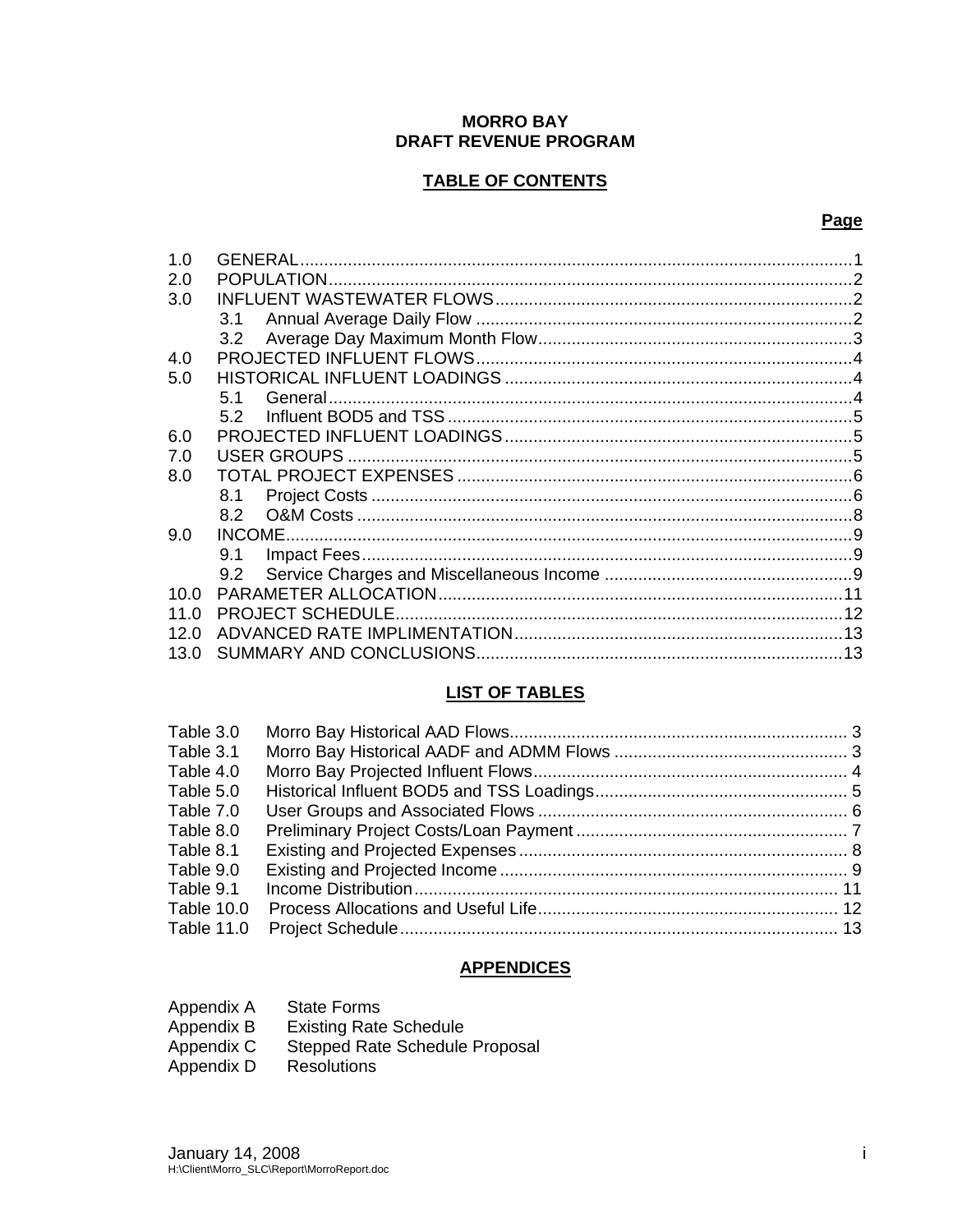## **DRAFT REVENUE PROGRAM**

## **1.0 GENERAL**

The City of Morro Bay, (City) California is situated along the Pacific Coast on the western edge of San Luis Obispo County. The City is approximately 12 miles west of the City of San Luis Obispo in the Central Coast Area of California.

The wastewater treatment plant (WWTP) that serves the City is jointly owned by the City of Morro Bay and the Cayucos Sanitary District. It is operated by the City under a Joint Powers Agreement which divides the annual operating expenses by the actual split of flows for that year. The plant is located at 160 Atascadero Road near the coastal beach within the City limits.

The original WWTP was constructed in 1953 and consisted of primary clarification followed by the trickling filter process. The solids generated in the process were digested in an anaerobic digester. Facilities that are still in use from the original WWTP include Digester No. 1, Trickling Filter No. 1, and the rectangular primary clarifier which has been converted to function as the Chlorine Contact Chamber. In 1964, a second primary, secondary clarifier, biofilter, chlorination facilities and digester were added. In the 1982-84 time frame, the WWTP was expanded to its current configuration.

The WWTP is rated for an average dry weather flow (ADWF) of 2.06 million gallons per day (mgd), a peak season dry weather flow (PSDWF) of 2.36 mgd, and a peak wet weather flow (PWWF) of 6.6 mgd. The WWTP was designed such that the total design PSDWF flow is treated to primary levels, while 0.97 mgd of that flow is treated to secondary levels of treatment. The primary and secondary effluents are then blended prior to being disinfected and discharged through an ocean outfall.

In 2004, the City authorized a study to determine what improvements would be needed in their collection system over the next several years. The study recommended approximately \$4 million worth of near term improvements and another \$1 million in future capital improvements.

In April 2006, the City and District approved a time schedule that was included in the Settlement Agreement negotiated with the RWQCB that assured conversion to full secondary treatment by March 31, 2014. A Facilities Plan by Carollo Engineers is under development which is recommending an oxidation ditch process be provided for upgrades and expansion of the existing WWTP to meet this schedule. The City Council and the Cayucos Board voted to enhance the wastewater effluent being sent to the ocean by adding filtration to the treatment process and to upgrade the biosolids by providing partial composting.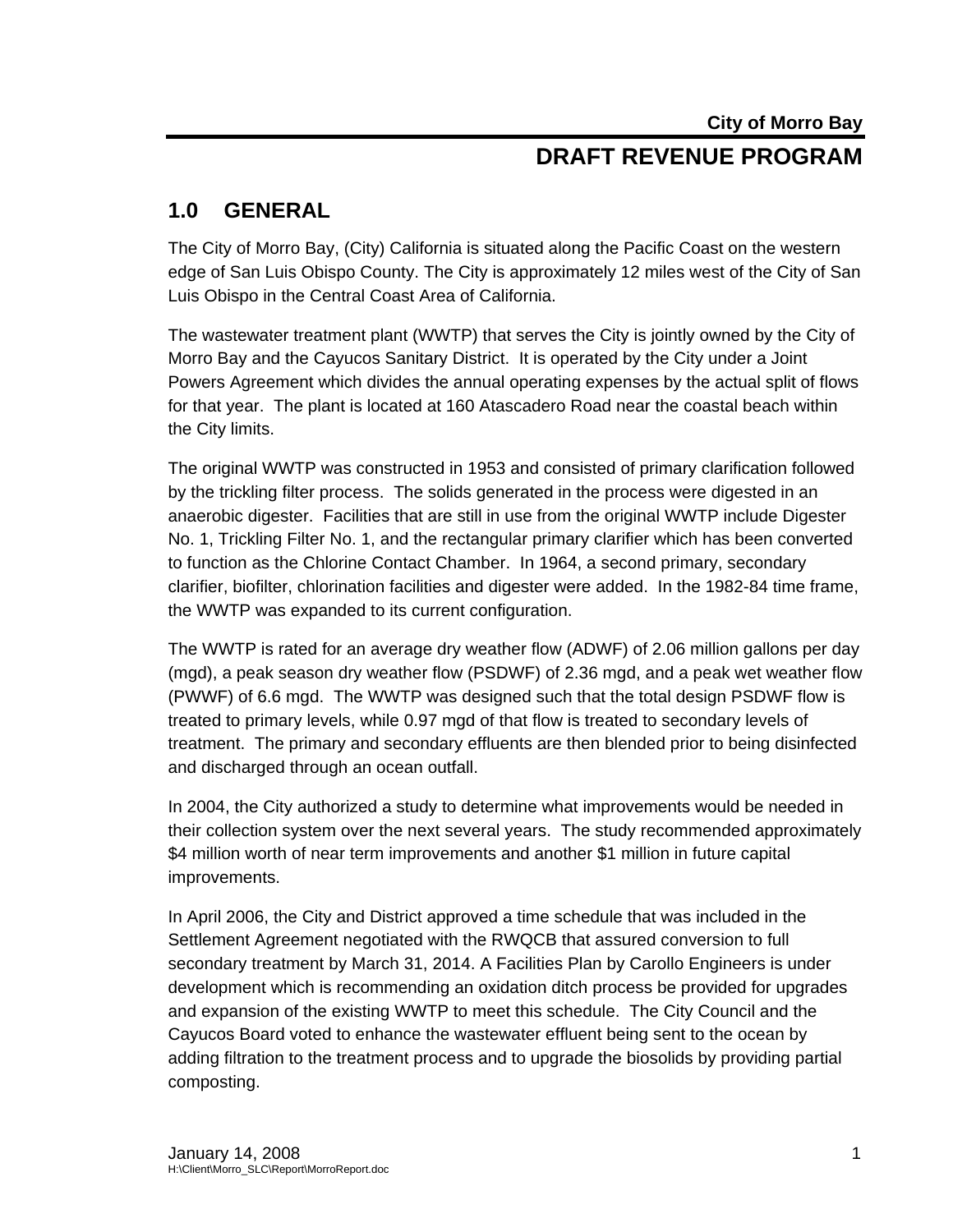This Draft Revenue Program is primarily prepared to meet the State Water Resource Control Board (SWRCB) guidelines if the City chooses to select a State Revolving Fund Loan (SRF) to finance the project. Monthly sewer service charges and connection fees are determined for the first year of operation of the upgraded/expanded WWTF, fiscal year 2014-15, to assure the SWRCB that the City collects sufficient money to cover their operation for that year and pay the first yearly SRF loan payment. The City also wishes to know what monthly charges and connection fees needs to be imposed in the year 2007 to be able to pay cash for the \$5 million in near term and future improvements to their wastewater collection system plus the ineligible cost of the new plant estimated to be less than 5 percent of the WWTF upgrade costs.

## **2.0 POPULATION**

Based on the 2000 census, the 2005 population for the City of Morro Bay was projected to be approximately 10,535. It should be noted that the population in the community has remained relatively constant over the past decade. In 1984, the City passed Measure F, which established an ultimate population cap of 12,200.

A report recently prepared for the City in May 2006 by the Wallace Group titled Sewer Collection System Master Plan Update (Master Plan) uses an estimate of 12,500 as the ultimate build-out population for the City. This estimate was provided for the Master Plan by the Morro Bay Planning Department and will be used as the City build-out for the calculation of flow projections in this report. Population growth for the Master Plan was based on an increase of approximately 60 housing units per year or 125 people per year. Based on this growth rate, the City will reach build-out capacity in approximately 16 years. Therefore, in order to determine future flows generated by the City for Facilities Plan Report, a build-out population of 12,500 with an annual growth rate of 125 people per year will be used for the WWTF sizing in order to be consistent with the Master Plan.

However, as this Revenue Program is extremely sensitive to growth rates, a more conservative growth rate based on the last few year's growth will be used to calculate user revenues. This adjustment will be made when projecting the equivalent residential units (ERU) in Section 7.0.

## **3.0 INFLUENT WASTEWATER FLOWS**

## **3.1 Annual Average Daily Flow**

For Morro Bay, the relationship between past population and annual average daily flows (AADF) is used to determine the wastewater flows per capita in gallons per day (gpcd). The historical gpcd is then used to estimate the projected gpcd for the twenty-year planning period. The flows used to determine the gpcd include the flows into the WWTP that come only from the City.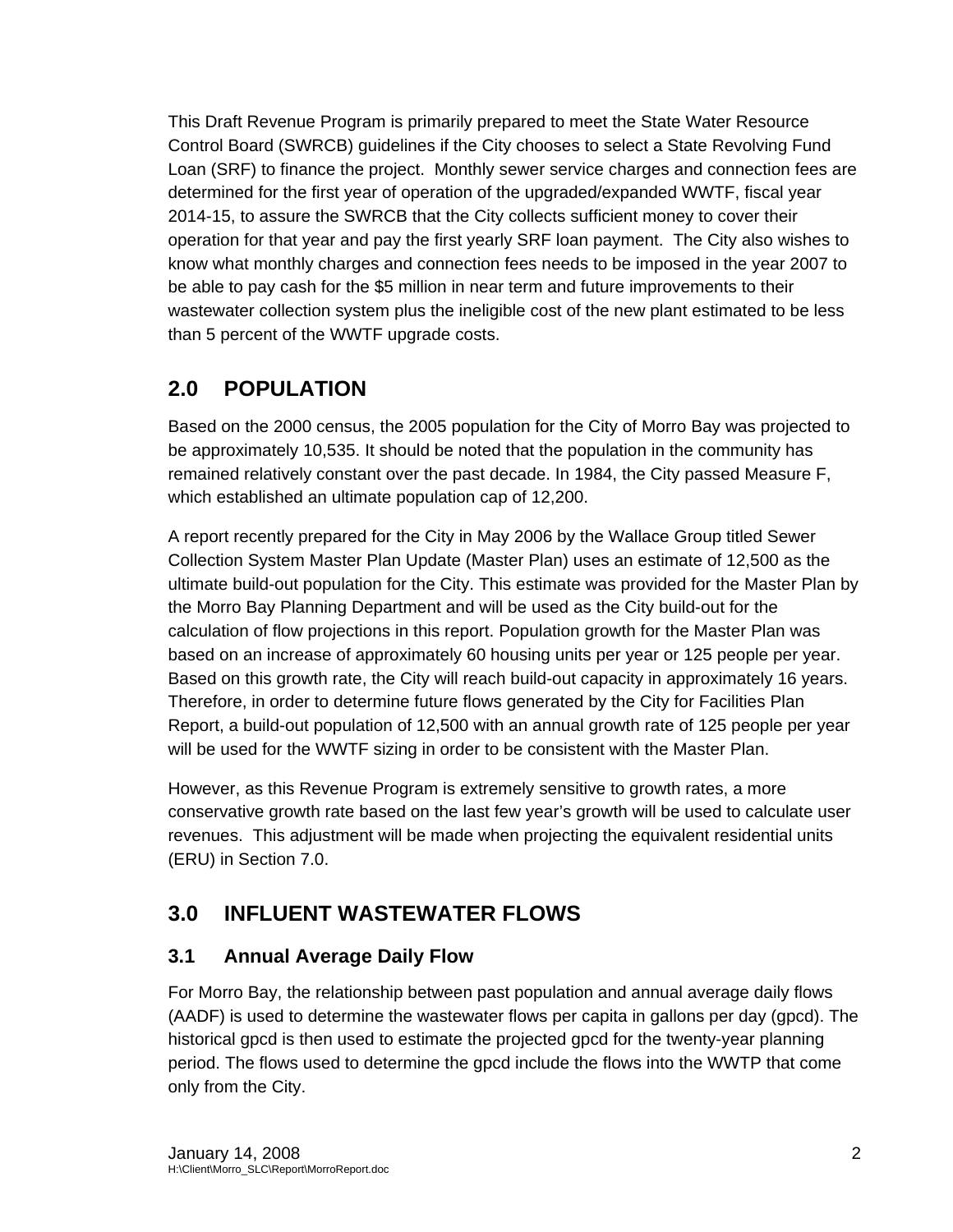Historical AADF for the last four years are shown in Table 3.0.

| Table 3.0                                                               | <b>Morro Bay Historical AAD Flows</b><br><b>Wastewater Facilities Draft Revenue Program</b><br><b>City of Morro Bay</b> |                      |                                  |  |  |  |
|-------------------------------------------------------------------------|-------------------------------------------------------------------------------------------------------------------------|----------------------|----------------------------------|--|--|--|
| Year                                                                    | Population <sup>1</sup>                                                                                                 | <b>Flow</b><br>(mgd) | <b>Per Capita Flow</b><br>(gpcd) |  |  |  |
| 2002                                                                    | 10,502                                                                                                                  | 0.90                 | 85                               |  |  |  |
| 2003                                                                    | 10,490                                                                                                                  | 0.79                 | 75                               |  |  |  |
| 2004                                                                    | 10,531                                                                                                                  | 0.81                 | 77                               |  |  |  |
| 2005                                                                    | 10,535                                                                                                                  | 0.94                 | 89                               |  |  |  |
|                                                                         | 0.86<br>82<br>5-Year Average                                                                                            |                      |                                  |  |  |  |
| Note:<br>1. California Department of Finance Demographic Research Unit. |                                                                                                                         |                      |                                  |  |  |  |

The calculated average value for the per capita wastewater flow for the past four years is 82 gpcd. This value is similar to the 80 gpcd used in the Master Plan. Therefore, for the purpose of this report, a per capita flow rate of 80 gpcd will be used for projecting future annual average daily flows.

## **3.2 Average Day Maximum Month Flow**

The design of a WWTP can be based on the average day maximum month flow (ADMMF), which may include wet weather month flows. Using this approach the WWTP will have the capacity to treat the wastewater from the maximum month conditions as well as the average month. To project the ADMM flow, the ratio of the historical ADMMF to the average annual dry weather flow (AADF) of the previous five years is determined. As shown in Table 3.1 the average ADMMF to AADF ratio for the City for the most recent five-year period is 1.19. Therefore, a 1.2 to AADF flow factor will be used to determine the ADMMF for the future planning period for the City. These values are typical for a coastal city.

| Table 3.1      | <b>Morro Bay Historical AADF and ADMM Flows</b><br><b>Wastewater Facilities Draft Revenue Program</b><br><b>City of Morro Bay</b> |                      |                      |                                   |  |
|----------------|-----------------------------------------------------------------------------------------------------------------------------------|----------------------|----------------------|-----------------------------------|--|
| Year           | <b>Population</b>                                                                                                                 | <b>AADF</b><br>(mgd) | <b>ADMM</b><br>(mgd) | <b>ADMM:AADF</b><br><b>Factor</b> |  |
| 2001           | 10,420                                                                                                                            | 1.22                 | 1.46                 | 1.19                              |  |
| 2002           | 10,502                                                                                                                            | 0.90                 | 1.20                 | 1.84                              |  |
| 2003           | 10,490                                                                                                                            | 0.79                 | 0.88                 | 1.12                              |  |
| 2004           | 10,531                                                                                                                            | 0.81                 | 0.89                 | 1.10                              |  |
| 2005           | 10,535                                                                                                                            | 0.94                 | 1.11                 | 1.19                              |  |
| 5-Year Average |                                                                                                                                   |                      |                      | 1.19                              |  |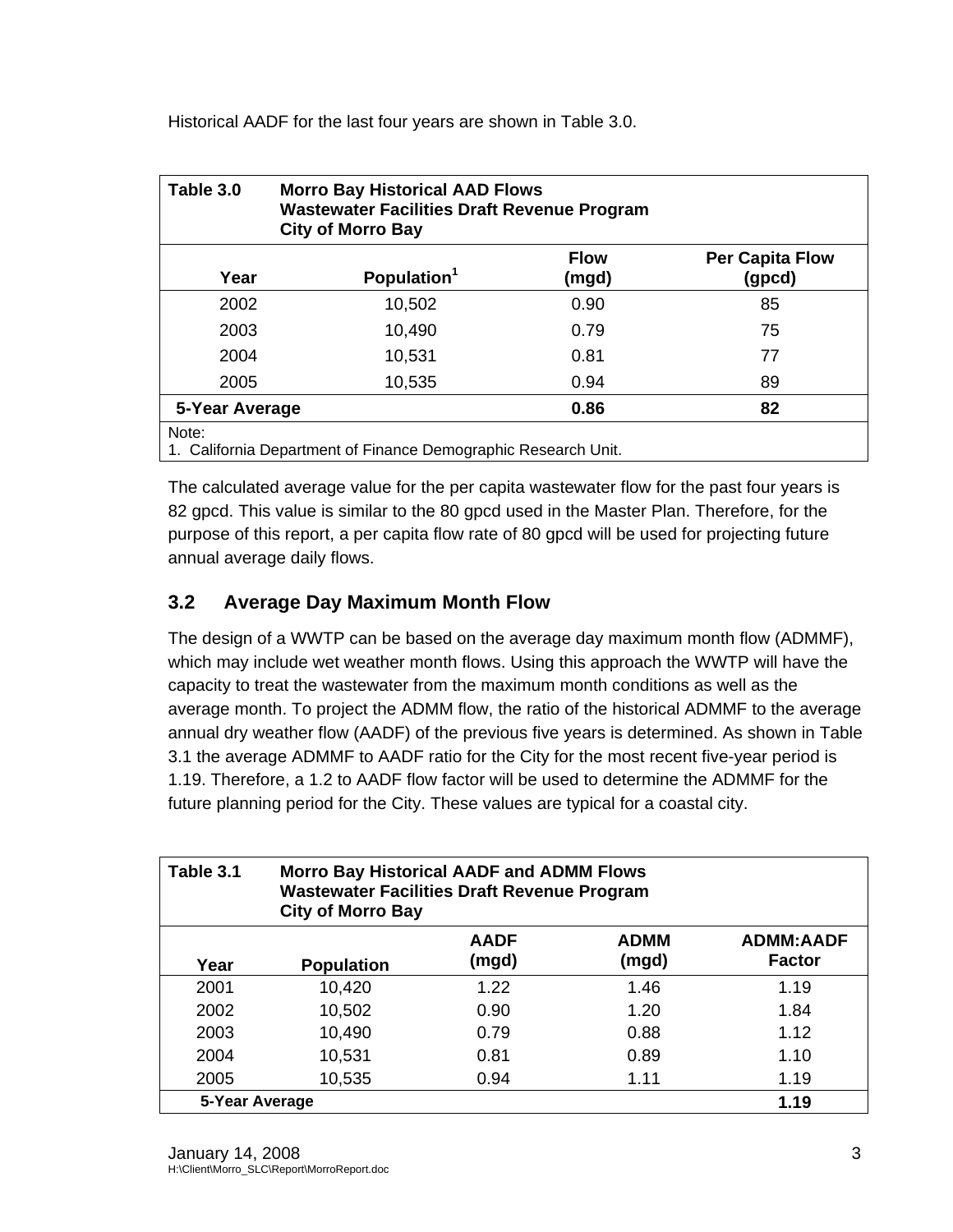## **4.0 PROJECTED INFLUENT FLOWS**

Applying the above flow projection factors to the estimated future population for the City at a growth rate of 125 people per year, results in the following projected yearly flows as shown in Table 4.0 below. Based on this growth rate, the City will reach its maximum buildout capacity in 2021.

| Table 4.0 | <b>Morro Bay Projected Influent Flows</b><br><b>Wastewater Facilities Draft Revenue Program</b><br><b>City of Morro Bay</b> |                      |                       |  |  |
|-----------|-----------------------------------------------------------------------------------------------------------------------------|----------------------|-----------------------|--|--|
| Year      | Population <sup>1</sup>                                                                                                     | <b>AADF</b><br>(mgd) | <b>ADMMF</b><br>(mgd) |  |  |
| 2005      | 10,535                                                                                                                      | 0.84                 | 1.01                  |  |  |
| 2006      | 10,660                                                                                                                      | 0.85                 | 1.02                  |  |  |
| 2007      | 10,785                                                                                                                      | 0.86                 | 1.04                  |  |  |
| 2008      | 10,910                                                                                                                      | 0.87                 | 1.05                  |  |  |
| 2009      | 11,035                                                                                                                      | 0.88                 | 1.06                  |  |  |
| 2010      | 11,160                                                                                                                      | 0.89                 | 1.07                  |  |  |
| 2011      | 11,285                                                                                                                      | 0.90                 | 1.08                  |  |  |
| 2012      | 11,410                                                                                                                      | 0.91                 | 1.10                  |  |  |
| 2013      | 11,535                                                                                                                      | 0.92                 | 1.11                  |  |  |
| 2014      | 11,660                                                                                                                      | 0.93                 | 1.12                  |  |  |
| $2015^2$  | 11,785                                                                                                                      | 0.94                 | 1.13                  |  |  |
| 2016      | 11,910                                                                                                                      | 0.95                 | 1.14                  |  |  |
| 2017      | 12,035                                                                                                                      | 0.96                 | 1.16                  |  |  |
| 2018      | 12,160                                                                                                                      | 0.97                 | 1.17                  |  |  |
| 2019      | 12,285                                                                                                                      | 0.98                 | 1.18                  |  |  |
| 2020      | 12,410                                                                                                                      | 0.99                 | 1.19                  |  |  |
| 2021      | 12,500                                                                                                                      | 1.00                 | 1.20                  |  |  |

Note:

1. Assumes a 125-person yearly growth rate for years 2006 and beyond.

2. First full year of operation of expanded WWTF.

## **5.0 HISTORICAL INFLUENT LOADINGS**

## **5.1 General**

Generally, wastewater strength is defined by its 5-day biochemical oxygen demand (BOD5) and total suspended solids (TSS) content. The BOD5 is described as the amount of oxygen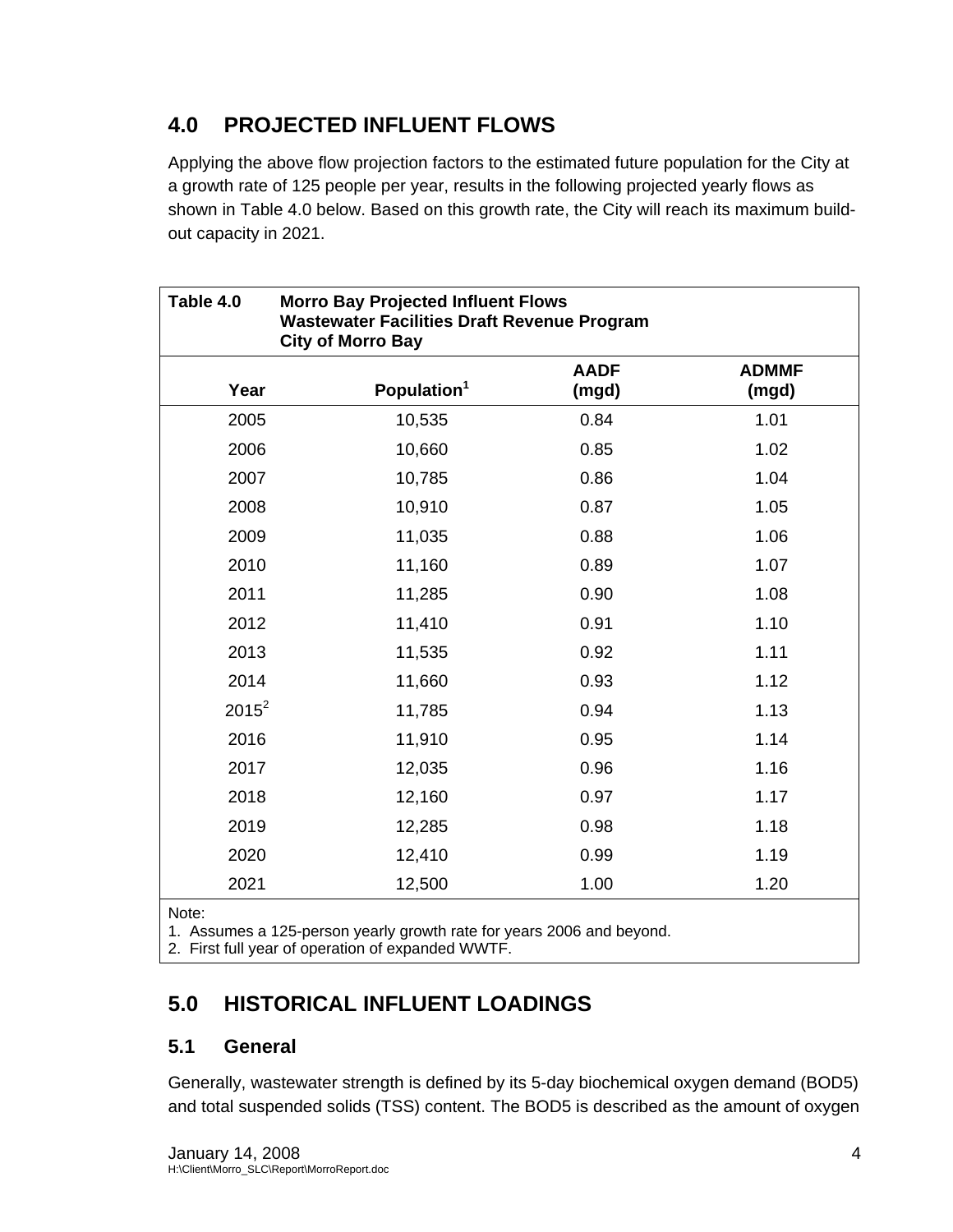required over a five-day period at 20 degrees Celsius by bacteria while stabilizing the decomposable organic matter under aerobic conditions. The TSS is a measure of the suspended material in the influent.

## **5.2 Influent BOD5 and TSS**

Historical influent BOD5 loadings for the total WWTF over the past five years are shown in Table 5.0 below. The five-year historical BOD5 concentration for this period was 340 milligrams per liter (mg/L) for the annual average loads.

Historical influent TSS loadings for the total WWTF over the past five years are shown in Table 5.0 below. The five-year historical TSS concentration for this period was 357 mg/L for the annual average.

| Table 5.0      | <b>Historical Influent BOD5 and TSS Loadings</b><br><b>Wastewater Facilities Draft Revenue Program</b><br><b>City of Morro Bay</b> |                       |  |  |
|----------------|------------------------------------------------------------------------------------------------------------------------------------|-----------------------|--|--|
|                |                                                                                                                                    | <b>Annual Average</b> |  |  |
| Year           | BOD mg/L                                                                                                                           | TSS mg/L              |  |  |
| 2001           | 362                                                                                                                                | 373                   |  |  |
| 2002           | 386                                                                                                                                | 374                   |  |  |
| 2003           | 306                                                                                                                                | 311                   |  |  |
| 2004           | 336                                                                                                                                | 354                   |  |  |
| 2005           | 303                                                                                                                                | 373                   |  |  |
| 5-Year Average | 340                                                                                                                                | 357                   |  |  |

## **6.0 PROJECTED INFLUENT LOADINGS**

Based on the nature of the City, as well as approaches previously taken for other coastal cities in the area, the annual loading for this report is determined by the AADF loadings previously identified. The projected annual BOD5 loadings are determined using the previously identified AADF BOD5 concentration of 340 mg/L. The AADF TSS concentrations were previously identified as 357 mg/L.

## **7.0 USER GROUPS**

The City's users were divided into single-family, multi-family, three levels of commercial, public/city and schools. There are no industries, large hospitals or other large public institutions. The number of ERU's were shown for residential and the number of accounts for the commercial/public/city group in 2005-06 and in 2014-15 were projected as shown in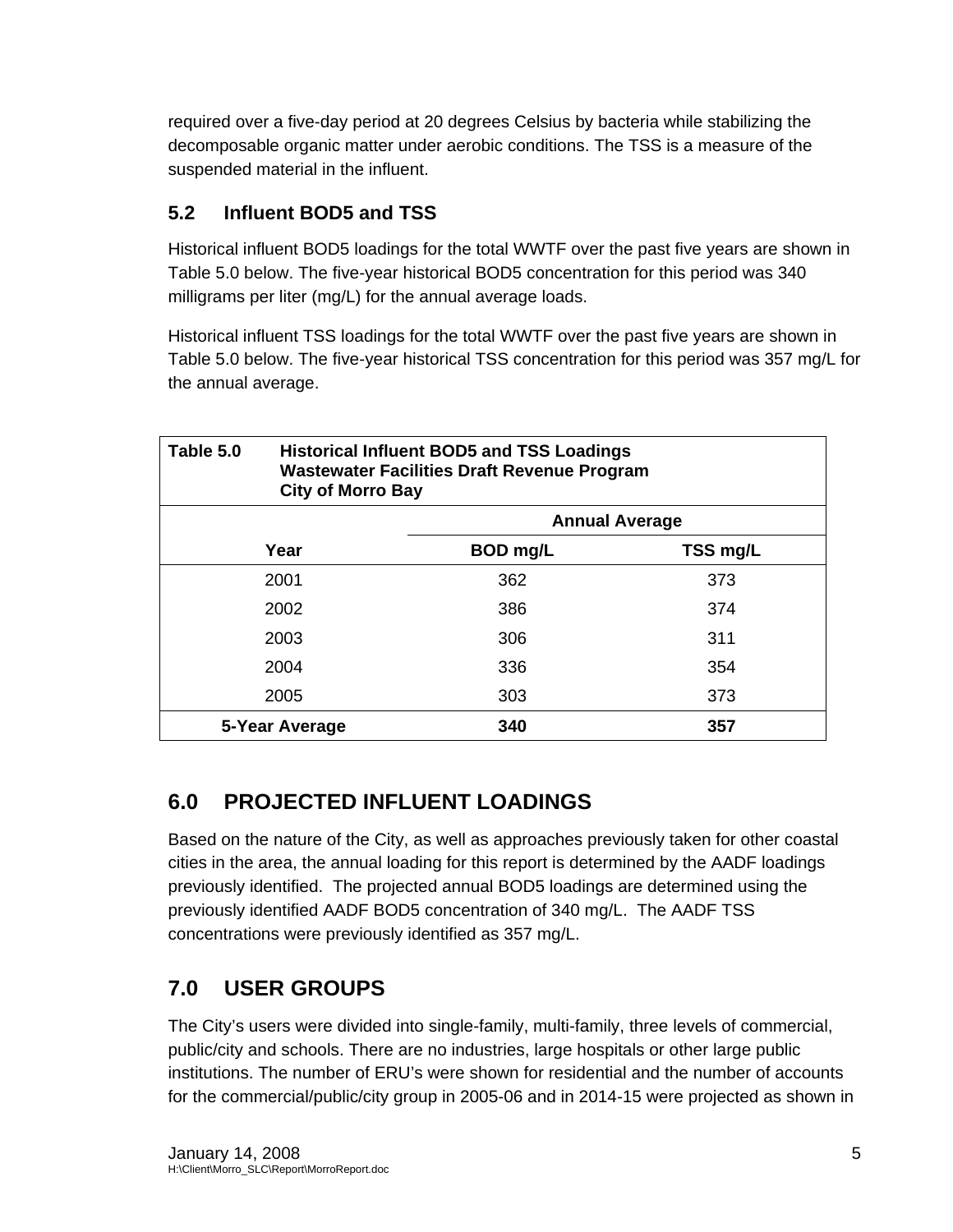Table 7.0. The year 2014-15 is expected to be the first full year of operation of the upgraded WWTF. The 2005-06 ERU's for all residential units were projected from the census year 2000 as stated in the housing element of the census plan and as indicated in the Facilities Plan. The 2005-06 commercial/public/city group accounts were provided by City staff.

The 2005-06 number of ERU's and accounts were then projected ahead to the year 2014- 15 using an increase of 52 ERU's per year for the residential areas and 6.5 ERU per year for the commercial/public/city group. Schools are expected to remain the same as 05-06. The overall increase is approximately 50 percent of the growth predicted in the Facility Plan and taken from recent past years data. This, therefore, should give the City reasonable assurance their rates will be high enough to cover their expenses in 2014-15 even if the population growth rate drops.

The total AAWF and ADMMF for 2005-06 was a measured flow from WWTF records. The breakdown between categories were taken from metered water records. The flows were then projected ahead to 2014-15 by the same percentage as the ERU's.

| Table 7.0                                  | <b>User Groups and Associated Flows</b><br><b>Wastewater Facilities Draft Revenue Program</b><br><b>City of Morro Bay</b> |                                 |                       |                     |                                         |                       |
|--------------------------------------------|---------------------------------------------------------------------------------------------------------------------------|---------------------------------|-----------------------|---------------------|-----------------------------------------|-----------------------|
| <b>Categories</b>                          | <b>ERU/Accounts</b>                                                                                                       | 2005-06<br><b>AAWF</b><br>(mgd) | <b>ADMMF</b><br>(mgd) | <b>ERU/Accounts</b> | $2014 - 15^{1}$<br><b>AAWF</b><br>(mgd) | <b>ADMMF</b><br>(mgd) |
| Single Family                              | 3,740                                                                                                                     | 0.422                           | 0.506                 | 4,063               | 0.458                                   | 0.550                 |
| Multi Family                               | 1,678                                                                                                                     | 0.190                           | 0.228                 | 1,823               | 0.206                                   | 0.248                 |
| Commercial                                 |                                                                                                                           |                                 |                       |                     |                                         |                       |
| Low                                        | 438                                                                                                                       | 0.148                           | 0.177                 | 450                 | 0.152                                   | 0.182                 |
| Medium                                     | 9                                                                                                                         | 0.017                           | 0.020                 | 9                   | 0.017                                   | 0.020                 |
| High                                       | 56                                                                                                                        | 0.033                           | 0.040                 | 58                  | 0.034                                   | 0.041                 |
| <b>Schools</b>                             | 3                                                                                                                         | 0.023                           | 0.028                 | 3                   | 0.023                                   | 0.028                 |
| Public/City                                | 49                                                                                                                        | 0.017                           | 0.021                 | 50                  | 0.018                                   | 0.021                 |
| <b>Totals</b>                              |                                                                                                                           | 0.850                           | 1.020                 |                     | 0.908                                   | 1.090                 |
| Notes:<br>1. First full year of operation. |                                                                                                                           |                                 |                       |                     |                                         |                       |

## **8.0 TOTAL PROJECT EXPENSES**

## **8.1 Project Costs**

Morro Bay's share of the project costs which include planning, design, construction, inspection, administration, legal, and interest during construction for the plant upgrade and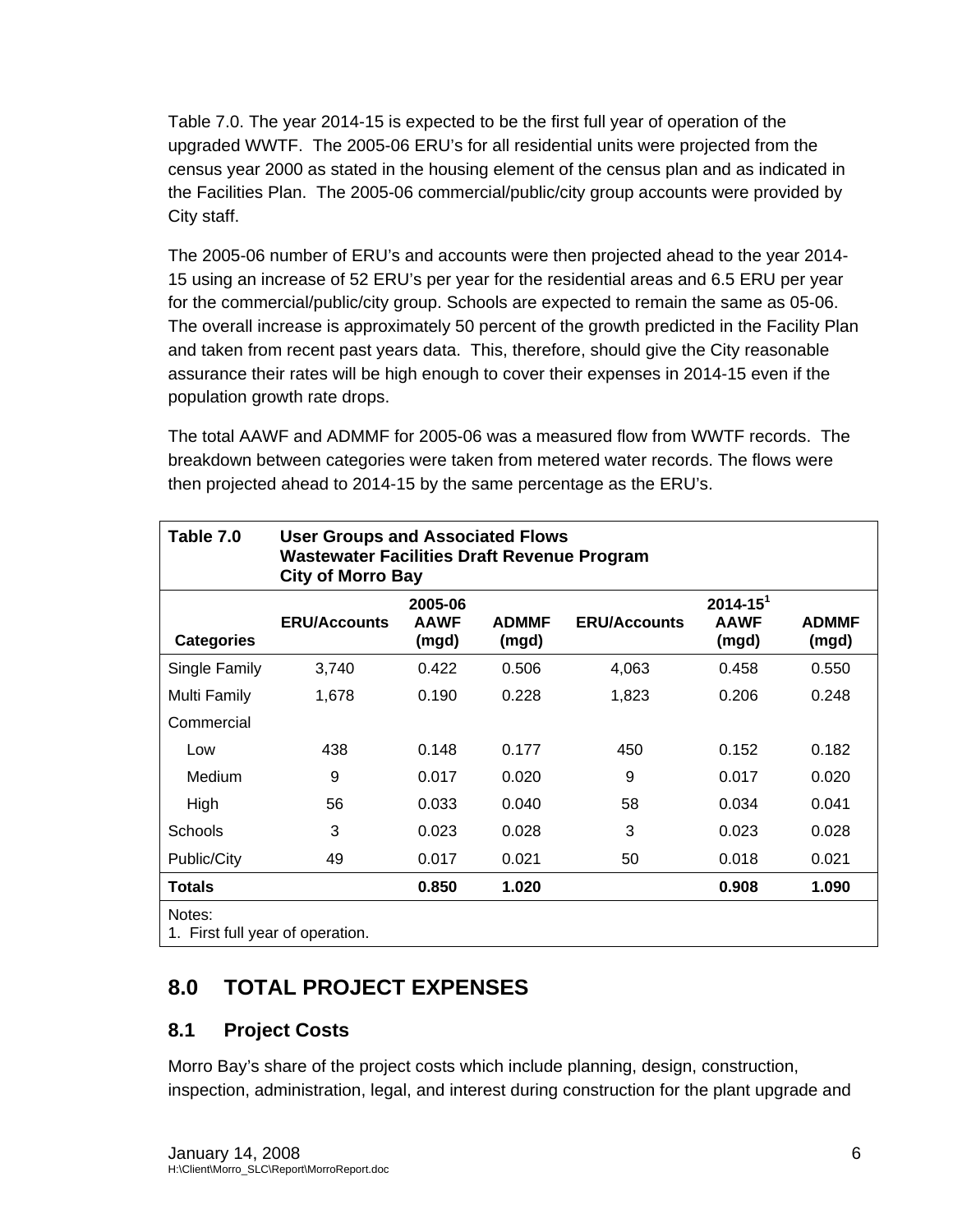plant expansion are estimated to be \$24.77 million as shown in Table 8.0. This value represents 70 percent of the total WWTF project costs of \$35.39M at the mid-point of construction (February 2013). This 70 percent is an estimate at this time and will be negotiated later. The accumulated interest on the City's portion of the SRF loan during construction is \$0.70 million. The SWRCB expects the first loan payment at the end of the first full year (June 30, 2015) after startup.

The City plans to finance as much as possible of the total amount through a State Water Resources Control Board (SWRCB) State Revolving Fund Loan (SRF). In reality, there will be some ineligible costs yet unknown. For this Draft Revenue Program, the total amount will assume to be eligible. When the Final Revenue Program is completed, the ineligible amount will be known and a correction made. By assuming the total amount is eligible, slightly higher fees will be shown which builds in some safety factor for future planning.

| Table 8.0                                 | <b>Preliminary Project Costs/Loan Payment</b><br><b>Wastewater Facilities Draft Revenue Program</b><br><b>City of Morro Bay</b> |                |                               |                             |  |  |
|-------------------------------------------|---------------------------------------------------------------------------------------------------------------------------------|----------------|-------------------------------|-----------------------------|--|--|
|                                           |                                                                                                                                 | Total $^{(1)}$ | Existing Users <sup>(2)</sup> | Future Users <sup>(3)</sup> |  |  |
| <b>Project Element</b>                    |                                                                                                                                 | (\$M)          | (\$M)                         | (\$M)                       |  |  |
| <b>Wastewater Treatment Plant</b>         |                                                                                                                                 | 24.77          | 23.11                         | 1.66                        |  |  |
| Interest $(4)$                            |                                                                                                                                 | 0.70           | 0.65                          | 0.05                        |  |  |
| <b>Project Cost Totals</b>                |                                                                                                                                 | 25.47          | 23.76                         | 1.71                        |  |  |
| <b>Annual Loan Payment</b>                |                                                                                                                                 | 1.64           | 1.53                          | 0.11                        |  |  |
| Notes:                                    |                                                                                                                                 |                |                               |                             |  |  |
| Morro Bay's share of project costs.<br>1. |                                                                                                                                 |                |                               |                             |  |  |
| Existing users, up to June 30, 2015<br>2. |                                                                                                                                 |                |                               |                             |  |  |
|                                           | 3. Future users from June 30, 2014 to 2026.                                                                                     |                |                               |                             |  |  |

4. Interest during construction.

Existing users are those on line at the beginning of the first full year of operation, June 30, 2014 and future users are those coming on line after June 30, 2014. Table 8.0 shows future users must pay for \$1.71 million (6.7%) of Morro bay's share of the project expansion beyond June 30, 2014 and existing users must pay for upgrades and expansion up to June 30, 2014, amounting to \$23.76 million (93.3%). Upgrades are defined as any equipment or process units being rehabilitated, replaced or added to bring the wastewater treatment plant up to new standards whereas expansion is defined as equipment or process units capacity increase beyond the existing WWTF capacity at June 30, 2014.

The total annual payment for a \$25.47 million loan is approximately \$1.64 million/year at a 2.5 percent interest rate over 20 years. Existing users must pay for \$1.53 million of the annual payment and future users \$0.11 million of the annual payment.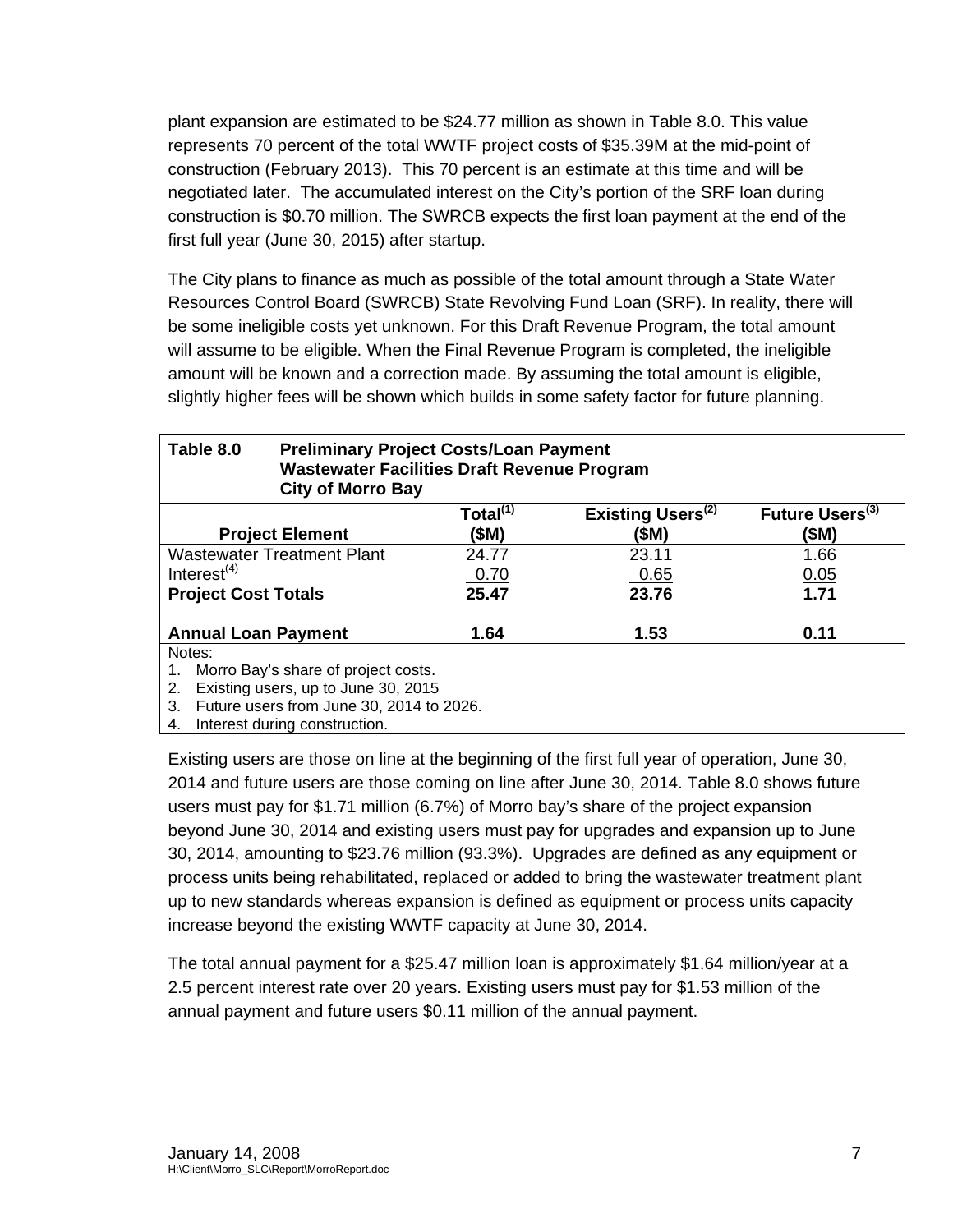## **8.2 O&M Costs**

Previous base data in this report was from the year 2005-06 as it was the last full year of recorded data. Morro Bay staff, however, felt this was not a typical year and that the 2006- 07 budget better reflected their expenses and income. For most of the 2006-07 direct operating expenses in Table 8.1, an increase of 3 percent per year was used to project to the fiscal year 2014-15. For the WWTF, Morro Bay's share of expenses were 73 percent. For the collection system, expenses represent 100 percent. Also, Morro Bay's share of a \$200,000 increase for O&M was added to cover the plant expansion.

The State requires a minimum of one half of one percent of the loan (\$127,400) be set aside in an account for future expansion and upgrade projects. This, however, is too small of an amount to be very useful. Many City's increase it by \$200,000 - \$300,000. Therefore, to build up reserves for future projects, the WWCRF was set at \$400,000 per year.

| Table 8.1                                                             | <b>Existing and Projected Expenses</b><br><b>Wastewater Facilities Draft Revenue Program</b><br><b>City of Morro Bay</b> |                       |                        |                    |  |  |
|-----------------------------------------------------------------------|--------------------------------------------------------------------------------------------------------------------------|-----------------------|------------------------|--------------------|--|--|
|                                                                       |                                                                                                                          |                       |                        |                    |  |  |
|                                                                       | <b>Item</b>                                                                                                              |                       | 2006-07<br>$($ \$)     | 2014-15<br>$($ \$) |  |  |
| Personnel (fixed)                                                     |                                                                                                                          |                       |                        |                    |  |  |
| <b>WWTP - 73%</b>                                                     |                                                                                                                          |                       | 469,619                | 594,900            |  |  |
|                                                                       |                                                                                                                          |                       |                        |                    |  |  |
| <b>Collect - 100%</b>                                                 |                                                                                                                          |                       | 243,645                | 308,600            |  |  |
|                                                                       |                                                                                                                          | <b>Subtotal</b>       | 713,264                | 903,500            |  |  |
| O&M (variable)                                                        |                                                                                                                          |                       |                        |                    |  |  |
| <b>WWTP - 73%</b>                                                     |                                                                                                                          |                       | 657,200                | 978,500            |  |  |
| Collection - 100%                                                     |                                                                                                                          |                       | 248,154                | 314,400            |  |  |
|                                                                       |                                                                                                                          | <b>Subtotal</b>       | 905,354                | 1,292,900          |  |  |
| <b>Debt Service</b>                                                   |                                                                                                                          |                       |                        |                    |  |  |
| Existing                                                              |                                                                                                                          |                       | -0-                    | -0-                |  |  |
| New SRF Loan                                                          |                                                                                                                          |                       | <u>-0-</u>             | 1,640,000          |  |  |
|                                                                       |                                                                                                                          | <b>Subtotal</b>       | $-0-$                  | 1,640,000          |  |  |
| <b>Capital Replacement</b>                                            |                                                                                                                          |                       |                        |                    |  |  |
| <b>WWTP - 73%</b>                                                     |                                                                                                                          |                       | 29,200                 | 37,000             |  |  |
| Collection - 100%                                                     |                                                                                                                          |                       | <u>0</u>               | <u>0</u>           |  |  |
|                                                                       |                                                                                                                          | <b>Subtotal</b>       | 29,200                 | 37,000             |  |  |
| <b>WWCRF</b>                                                          |                                                                                                                          |                       |                        |                    |  |  |
| <b>WWTP/Collect</b>                                                   |                                                                                                                          |                       | $142,246$ <sup>1</sup> | 400,000            |  |  |
|                                                                       |                                                                                                                          | <b>Subtotal</b>       | 142,240                | 400,000            |  |  |
|                                                                       |                                                                                                                          | <b>Total Expenses</b> | 1,789,864              | 4,273,400          |  |  |
| Existing impact fee placed in a reserve account for capitol projects. |                                                                                                                          |                       |                        |                    |  |  |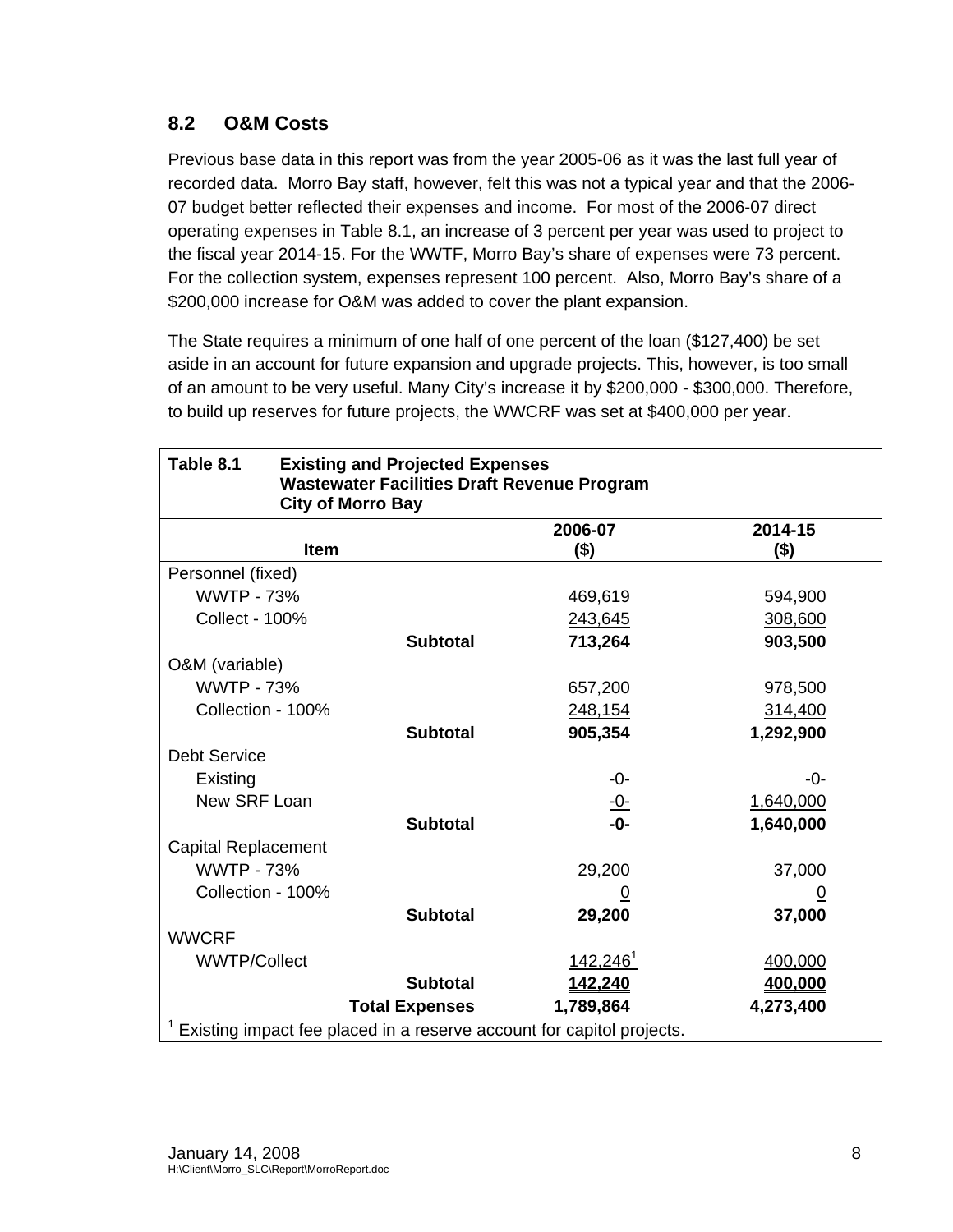## **9.0 INCOME**

The 2006-07 income and the projected 2014-15 income summary is shown on Table 9.0. The existing impact fee of \$2,257/ERU will be used for future projects other than the WWTF expansion while the increased portion of the impact fee from future users is expected to pay for future users portion of the SRF loan attributed to the new WWTF. Service charges and miscellaneous income pays for all other expenses.

| Table 9.0           | <b>Existing and Projected Income</b><br><b>Wastewater Facilities Draft Revenue Program</b><br><b>City of Morro Bay</b> |                |                 |  |  |  |
|---------------------|------------------------------------------------------------------------------------------------------------------------|----------------|-----------------|--|--|--|
|                     | Item                                                                                                                   | 2006-07 Income | 2014-15 Income  |  |  |  |
| Services Charges    |                                                                                                                        | 1,556,051      | 3,967,600       |  |  |  |
| Interest, Penalties |                                                                                                                        | 11,000         | 11,000          |  |  |  |
| Rent                |                                                                                                                        | 69,822         | 90,000          |  |  |  |
| <b>Impact Fees</b>  |                                                                                                                        | 142,246        | $204,800^{(1)}$ |  |  |  |
| <b>Subtotal</b>     |                                                                                                                        | 1,779,119      | 4,273,400       |  |  |  |
| Notes:              |                                                                                                                        |                |                 |  |  |  |
|                     | 1. New WWTF impact fee plus fee already in place.                                                                      |                |                 |  |  |  |

## **9.1 Impact Fees**

The estimated Facilities Plan population increase expected in 2014-15 is approximately 125 people resulting in 60 new houses plus approximately 3,000 gpd added from increases in commercial, public and schools. However, in the past seven years there has been one 41, and two 48 ERU years added for residential and 2.4, 4.7 and 6.8 ERU years for commercial/public/city group. As the connection fee is for only one year, 2014-15, a 40 ERU residential and two ERU's commercial/public/city group is used to be reasonably sure enough connection fees are collected to pay for the future user's share of the loan.

Using the increase of the 42 anticipated connections in 2014-15, each ERU connecting must pay \$2,620 to make the \$0.11 million annual payment for the future users portion of the SRF loan. This represents buy-in to the new WWTF upgrades and expansion only. The total connection fee equals the existing \$2,257/ERU plus the SRF loan of \$2,620/ERU, totaling \$4,877 ERU.

## **9.2 Service Charges and Miscellaneous Income**

All remaining income, excluding impact fees, will be collected from service charges (monthly user rates), rent, penalties, and interest. Service charges for 2014-15 are calculated using State Forms 1 through 6 (Appendix A). Interest and penalties income should remain the same as 2006-07. Rent income is expected to increase. Table 9.1 shows the distribution of income to meet the City's expense items for 2014-15.

The State provides a spread sheet model for determination of the amounts each category/ account is required to pay per year and the monthly user rate the single family residents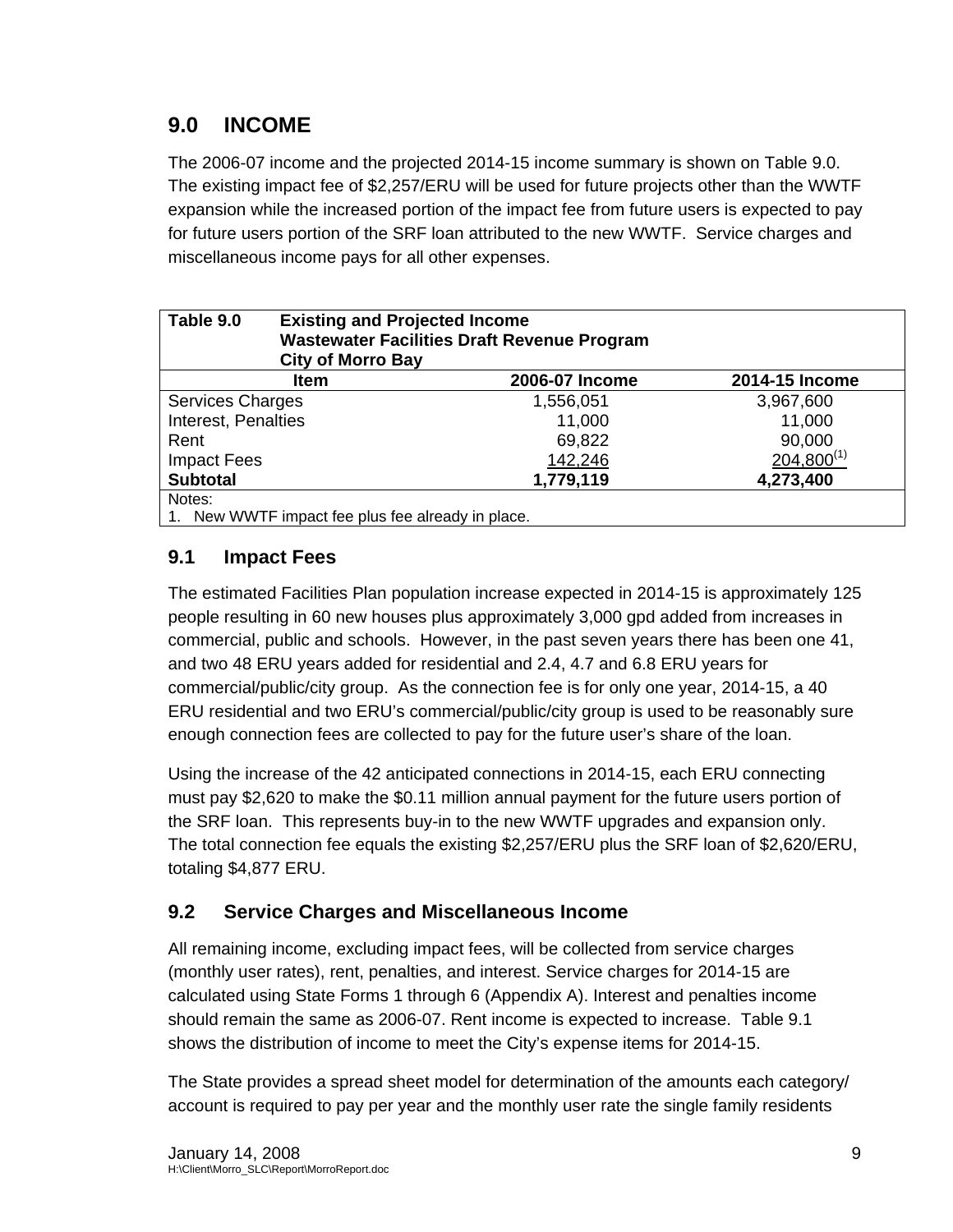and multi-family residents must pay in order to meet the projected full year of operation expenditures. (See Appendix A) Form 6, 8th column shows the money required for the year. The last column shows the monthly rate for single and multi-families.

In Morro Bay, the single family and multi-family rates are to be the same. Also, in Morro Bay their rates consist of a flat rate and an overage rate. The States form doesn't account for this type of fee. The average single and multi-family rate from the last column in form 6 is \$40.00. This would collect the total amount, including overage fees, required from these categories. From the past history, the flat rate accounts for 90 percent of the fees collected. Therefore, the flat rate required for the year 2014-15 is 90 percent of the \$40.00/month or \$36.00. This is 88 percent higher than the present rate of \$19.16/month. In addition, the overage rate needs to be raised by the same percentage resulting in an increase from \$1.78 to \$3.34 per ccf per month.

For the commercial/public/city/school group, the income collected for 2006-07 is estimated to be \$481,600 projecting from 2005-06 City records. From column 8, form 6, of the State forms ,they will need to produce \$1,144,600 in 2014-15. Adjusting the user base up 2 percent based on City growth records, the equivalent 2005-06 amount in 2014-15 is \$1,122,200. This results in a percentage increase in the existing commercial/public/city/ school rate schedule of 133 percent.

The reason for the disparity between residential rates and these other categories is that the commercial/public/city/school group has not been paying the same rates as the residential categories. In 2005-06, this commercial group produced 26 percent of the total revenues when they should have produced 36 percent. Now the residential categories are ahead of where they should be and the remaining group is behind.

Per SWRCB revenue program guidelines, the estimated expenses and corresponding required income for the first full year of operations are used in this analysis. Therefore, all rates calculated in this Draft Revenue Program will be to meet anticipated expenses in the fiscal year 2014-15.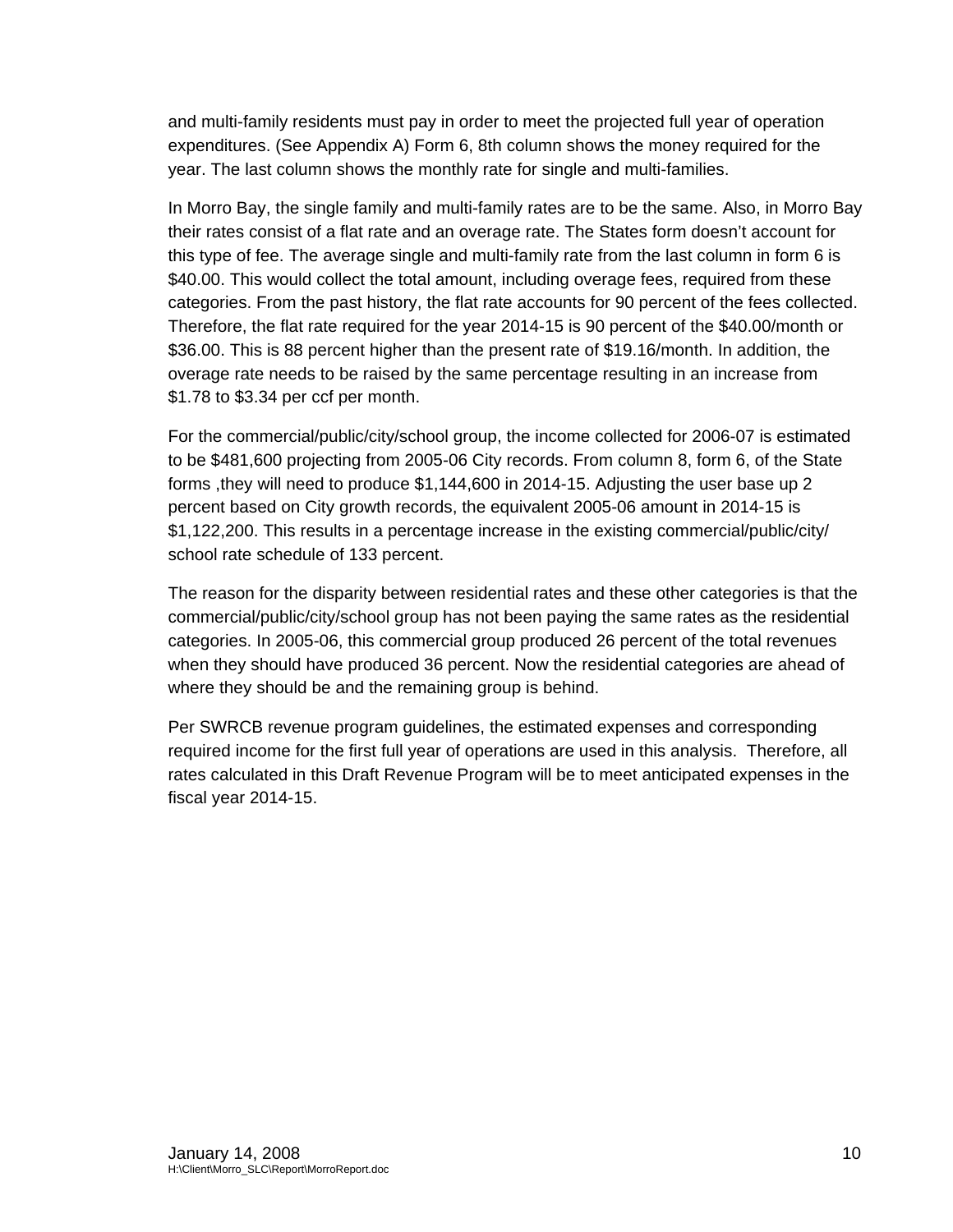| Table 9.1                                                                                                                 | <b>Income Distribution</b><br><b>City of Morro Bay</b> | <b>Wastewater Facilities Draft Revenue Program</b> |                                                       |                                                   |
|---------------------------------------------------------------------------------------------------------------------------|--------------------------------------------------------|----------------------------------------------------|-------------------------------------------------------|---------------------------------------------------|
| Item                                                                                                                      |                                                        | <b>Expenses</b><br>2014-15<br>$($ \$)              | <b>Non-Service</b><br><b>Charge Income</b><br>$($ \$) | <b>Service Charge</b><br><b>Income</b><br>$($ \$) |
| Personnel (fixed)                                                                                                         |                                                        |                                                    |                                                       |                                                   |
| <b>WWTP - 73%</b>                                                                                                         |                                                        | 594,900                                            |                                                       | 594,900                                           |
| <b>Collect - 100%</b>                                                                                                     |                                                        | 308,600                                            |                                                       | 308,600                                           |
|                                                                                                                           | <b>Subtotal</b>                                        | 903,500                                            |                                                       | 903,500                                           |
| O/M (variable)                                                                                                            |                                                        |                                                    |                                                       |                                                   |
| <b>WWTP - 73%</b>                                                                                                         |                                                        | 978,500                                            |                                                       | 978,500                                           |
| <b>Collect - 100%</b>                                                                                                     |                                                        | 314,400                                            | 101,000                                               | 213,400                                           |
|                                                                                                                           | <b>Subtotal</b>                                        | 1,292,900                                          | $101,000^{(1)}$                                       | 1,191,900                                         |
| <b>Debt Service</b>                                                                                                       |                                                        |                                                    |                                                       |                                                   |
| Existing                                                                                                                  |                                                        | $-0-$                                              | $-0-$                                                 | -0-                                               |
| New SRF Loan                                                                                                              |                                                        | 1,640,000                                          | $110,000^{(2)}$                                       | 1,530,000                                         |
|                                                                                                                           | <b>Subtotal</b>                                        | 1,640,000                                          | 110,000                                               | 1,530,000                                         |
| <b>Capital Replacement</b>                                                                                                |                                                        |                                                    |                                                       |                                                   |
| <b>WWTP - 73%</b>                                                                                                         |                                                        | 37,000                                             |                                                       | 37,000                                            |
| <b>Collect - 100%</b>                                                                                                     |                                                        | $-0-$                                              |                                                       | -0-                                               |
|                                                                                                                           | <b>Subtotal</b>                                        | 37,000                                             |                                                       | 37,000                                            |
| <b>WWCRF</b>                                                                                                              |                                                        |                                                    |                                                       |                                                   |
| <b>WWTP</b>                                                                                                               |                                                        | 400,000                                            | $94,800^{(3)}$                                        | 305,200                                           |
|                                                                                                                           | <b>Subtotal</b>                                        | 400,000                                            | 94,800                                                | 305,200                                           |
|                                                                                                                           | <b>Totals</b>                                          | 4,273,400                                          | 305,800                                               | 3,967,600                                         |
| Notes:<br>Rental, Interest and Penalties.<br>1.<br>2.<br>New Impact Fee Rates.<br>3.<br><b>Existing Impact Fee Rates.</b> |                                                        |                                                    |                                                       |                                                   |

## **10.0 PARAMETER ALLOCATION**

Using costs from Table 8.0 and the values in the revenue program guidelines, the flow, BOD, and suspended solids cost splits are developed in Table 10.0. The costs used are of major facilities only. These percentages are used to distribute the cost of treating the flow, BOD and TSS parameters.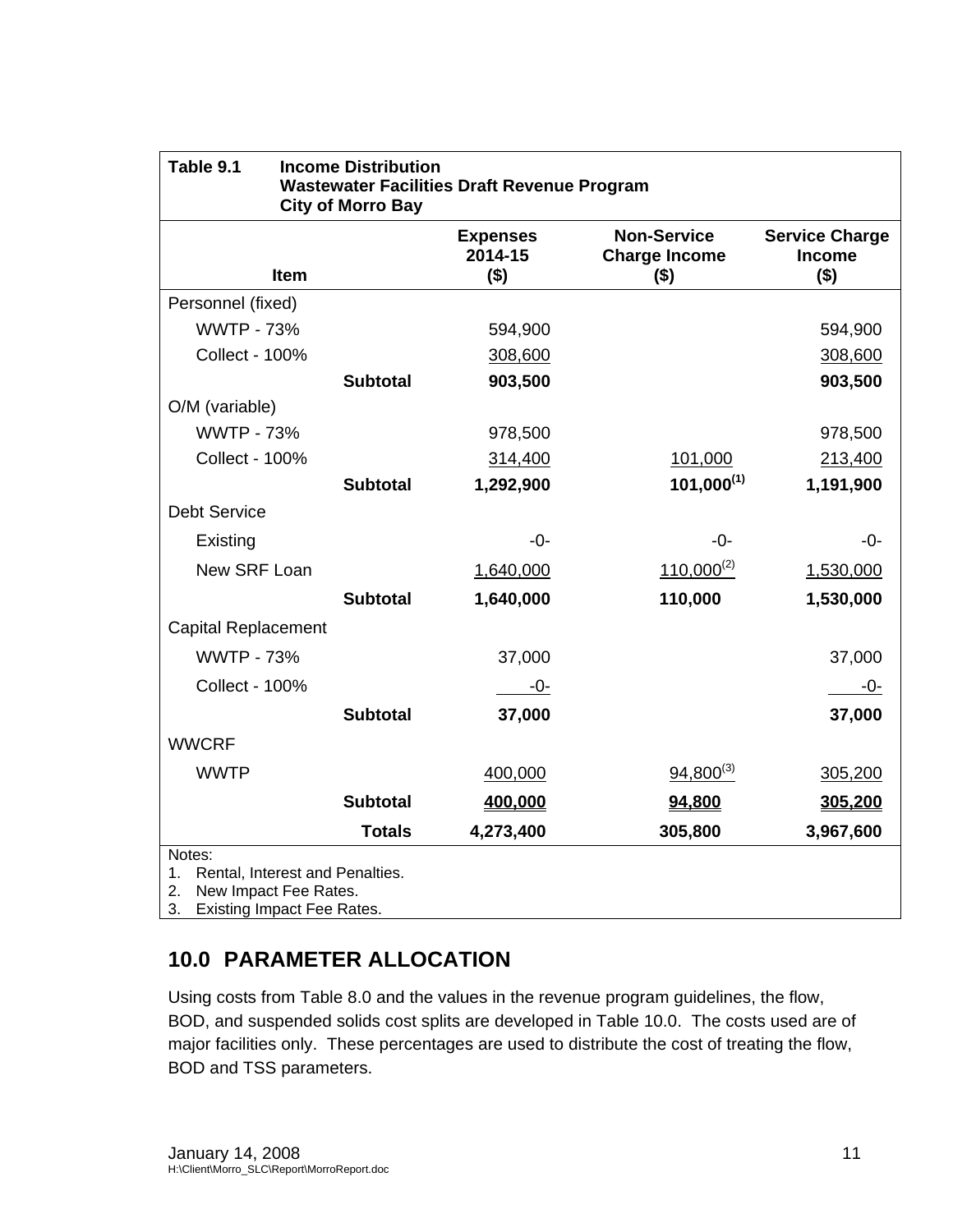| <b>Table 10.0</b><br><b>Process Allocations and Useful Life</b><br><b>Wastewater Facilities Draft Revenue Program</b><br><b>City of Morro Bay</b> |               |                 |                               |                |                         |  |  |  |  |  |
|---------------------------------------------------------------------------------------------------------------------------------------------------|---------------|-----------------|-------------------------------|----------------|-------------------------|--|--|--|--|--|
| Item                                                                                                                                              | $Cost($ \$)   | <b>Flow</b>     | Cost Split (\$)<br><b>BOD</b> | SS             | <b>Years</b><br>of Life |  |  |  |  |  |
| Headworks                                                                                                                                         | 2,138,400     |                 |                               |                |                         |  |  |  |  |  |
| Structure - 80%                                                                                                                                   | 1,710,720     | 1,710,720(100%) |                               |                | 40                      |  |  |  |  |  |
| Equipment - 20%                                                                                                                                   | 427,680       |                 |                               | 427,680(100%)  | 15                      |  |  |  |  |  |
|                                                                                                                                                   |               |                 |                               |                |                         |  |  |  |  |  |
| Chlorine Basin                                                                                                                                    | 575,100       |                 |                               |                |                         |  |  |  |  |  |
| Structure - 50%                                                                                                                                   | 287,550       | 287,550(100%)   |                               |                | 40                      |  |  |  |  |  |
| Equipment - 50%                                                                                                                                   | 287,550       |                 | 100,642(35%)                  | 186,908(65%)   | 25                      |  |  |  |  |  |
| <b>Oxidation Ditch</b>                                                                                                                            | 4,642,920     |                 |                               |                |                         |  |  |  |  |  |
| Structure - 40%                                                                                                                                   | 1,857,168     | 1,392,876(75%)  |                               | 464,292(25%)   | 40                      |  |  |  |  |  |
| Equipment 60%                                                                                                                                     | 2,785,752     |                 | 2,785,752(100%)               |                | 15                      |  |  |  |  |  |
| <b>Secondary Clarifier</b>                                                                                                                        | 2,992,140     |                 |                               |                |                         |  |  |  |  |  |
| Structure - 50%                                                                                                                                   | 1,496,070     | 1,496,070(100%) |                               |                | 30                      |  |  |  |  |  |
| Equipment - 50%                                                                                                                                   | 1,496,070     |                 | 1,496,070(100%)               |                | 25                      |  |  |  |  |  |
| <b>Operations Building</b>                                                                                                                        | 583,200       |                 |                               |                |                         |  |  |  |  |  |
| Structure - 50%                                                                                                                                   | 291,600       |                 | 145,800(50%)                  | 145,800(50%)   | 30                      |  |  |  |  |  |
| Equipment - 50%                                                                                                                                   | 291,600       |                 | 145,800(50%)                  | 145,800(50%)   | 12                      |  |  |  |  |  |
| Sludge Treatment                                                                                                                                  | 4,874,580     |                 |                               |                |                         |  |  |  |  |  |
| Structure - 50%                                                                                                                                   | 2,437,290     |                 | 1,218,645(50%)                | 1,218,645(50%) | 50                      |  |  |  |  |  |
| Equipment - 50%                                                                                                                                   | 2,437,290     |                 | 1,218,645(50%)                | 1,218,645(50%) | 15                      |  |  |  |  |  |
| <b>Totals</b>                                                                                                                                     | 15,806,340(1) | 4,887,216       | 7,111,354                     | 3,807,770      |                         |  |  |  |  |  |
| Percentage                                                                                                                                        | 100           | 31              | 45                            | 24             |                         |  |  |  |  |  |

## **11.0 PROJECT SCHEDULE**

This schedule, Table 11.0, shows the steps required to complete this project with corresponding dates, from Facility Plan through the first year of operation (2014-15).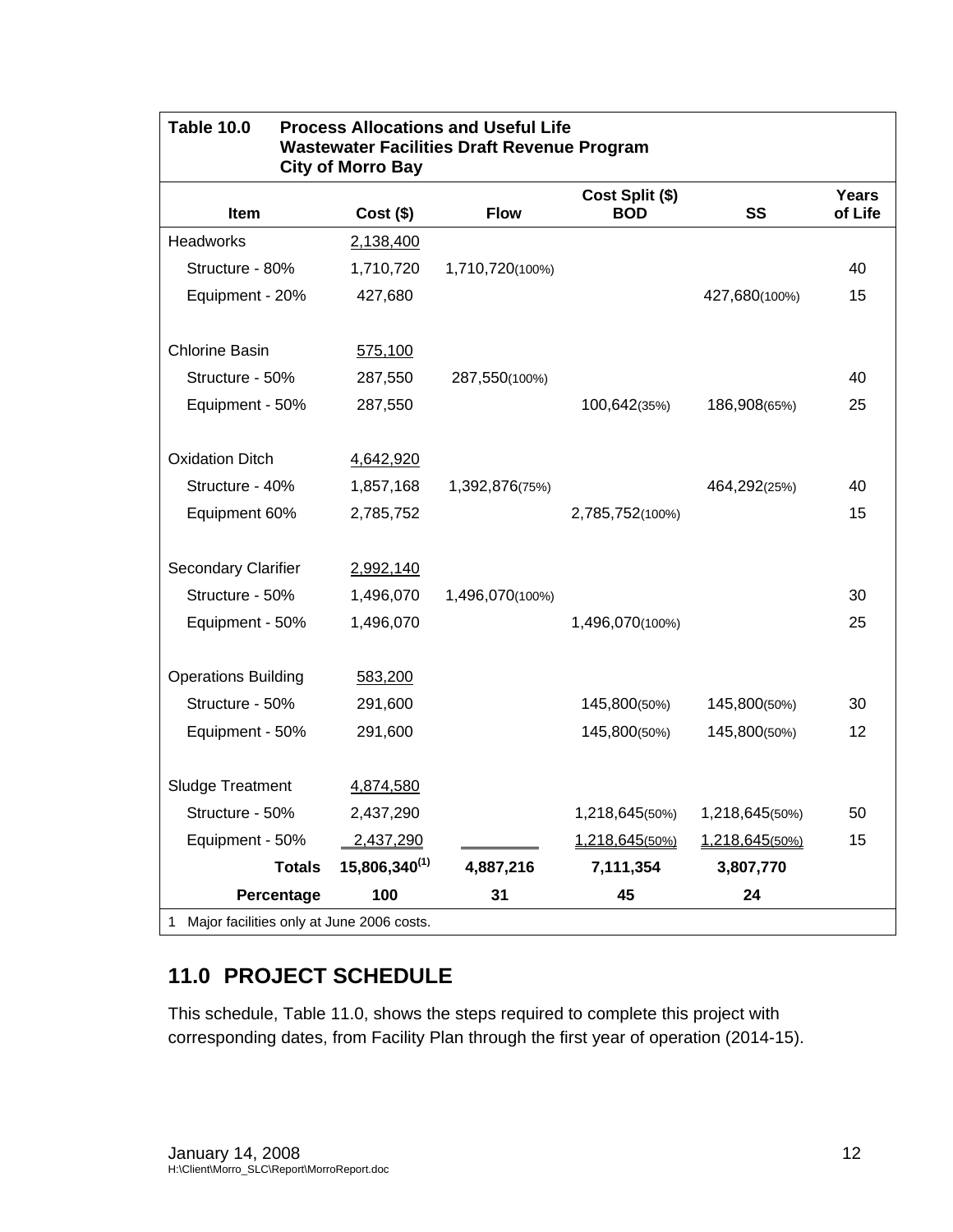| <b>Table 11.0</b>              | <b>Project Schedule</b><br><b>Wastewater Facilities Draft Revenue Program</b><br><b>City of Morro Bay</b> |                              |  |  |  |  |  |
|--------------------------------|-----------------------------------------------------------------------------------------------------------|------------------------------|--|--|--|--|--|
| <b>Facilities Plan</b>         |                                                                                                           | October 2006 - November 2009 |  |  |  |  |  |
| Draft Revenue Program          |                                                                                                           | January 2007 - December 2009 |  |  |  |  |  |
| <b>Environmental Documents</b> |                                                                                                           | February 2008 - June 2011    |  |  |  |  |  |
| Design                         |                                                                                                           | January 2010 - March 2011    |  |  |  |  |  |
| Construction                   |                                                                                                           | January 2012 - April 2014    |  |  |  |  |  |
| Final Revenue Program          |                                                                                                           | January 2014 - February 2014 |  |  |  |  |  |
| Startup                        |                                                                                                           | April 2014 - June 2014       |  |  |  |  |  |
| <b>First Year of Operation</b> |                                                                                                           | June 2014 - June 2015        |  |  |  |  |  |

## **12.0 ADVANCED RATE IMPLIMENTATION**

Per City staff request, a rate scheduling sequence leading up to 2014-15 has been prepared to allow the City to collect sufficient funds prior to 2014-15 to pay for near-term collection system projects and non eligible costs for the WWTF project. These two items are estimated to be approximately \$5.5M for the near-term projects and \$0.5M for non eligible costs. To provide these funds, an increase starting July 1, 2008 for every year through 2014-15 of 6.8 percent per month per residential unit, 6.8 percent in overage rates and a 12.5 percent per year increase of rates for all non residential categories, plus an increase to \$4,877/ERU for the impact fee on July 1, 2008, will produce over \$8.5M of revenue for the construction project and the WWTF non eligible costs. A spread sheet model is in Appendix C.

## **13.0 SUMMARY AND CONCLUSIONS**

The City of Morro Bay and the Cayucos Sanitary District are upgrading and expanding their wastewater treatment plant capabilities. The total project costs including planning, design, construction, engineering, administrative, and interest during construction totals \$35.39M at the mid-point of construction (February 2013).

The City and the District are applying for a SRF loan at 2.5 percent for 20 years for the total amount. This equates to a \$2.27M annual payment to be collectively paid by both entities. Per State guidelines, existing users pay through service charges and future users pay through impact fees annually. The first payment is due at the end of the first full year of operation, which would be June 30, 2015.

As part of the loan application, the State requires impact fees and service charges be calculated to meet the added cost of the total upgrade and expansion loan payment plus the increased operating cost in the first full year of operation (2014-15). The fiscal year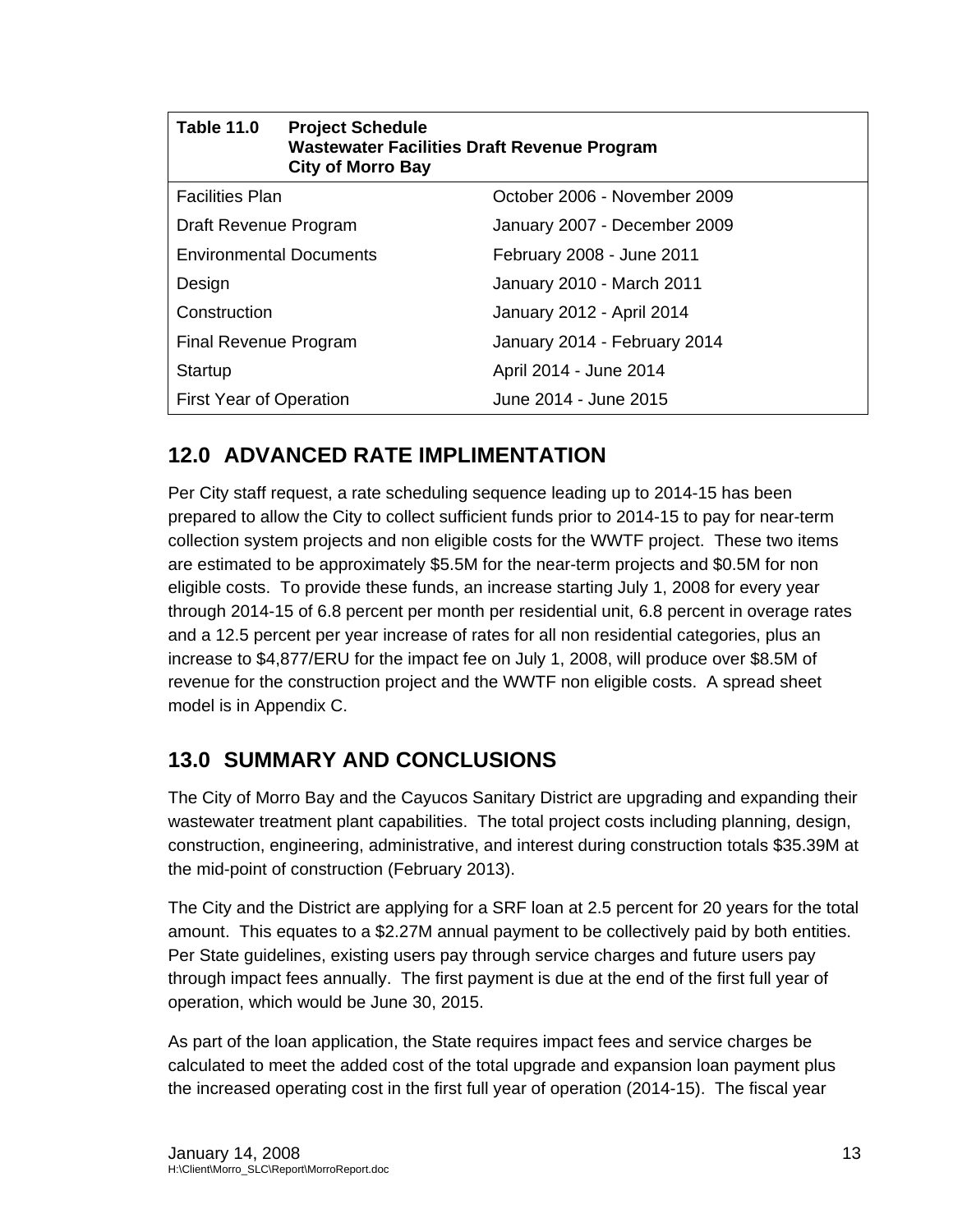2006-07 budget was used as a basis for projections of income and expenses to the year 2014-15 for both entities.

The following assumptions and conclusions were made and pertain to only the City of Morro Bay's share.

- 1. The City's share of the loan at 70 percent, assumed until negotiated, is \$25.47M resulting in an annual payment of \$1.64M at 2.5 percent over 20 years.
- 2. Future users, through impact fees, pay for \$1.71M of project expansion or \$0.11M per year loan payment. Future users are defined as connections beyond June 30, 2014.
- 3. The proposed impact fee of \$2,620 per ERU is to cover the loan payment of 0.11M per year for future users if the growth is at least 42 ERU/ year from both residential and non residential users. The existing impact fee of \$2,257/ERU is assumed to remain in force along with the new fee of \$2,620 for a total of \$4,877/ERU.
- 4. Existing users, through service charges, pay for \$23.76M of upgrades and increased capacity representing their portion of the expansion which equates to \$1.53M per year loan payment. Existing users are defined as connections made prior to June 30, 2014.
- 5. Existing users, through service charges, must also pay for all operation and maintenance expenses except that a small amount of these expenses will be paid for from miscellaneous income such as rentals, interest, etc.
- 6. Miscellaneous income except rent is expected to remain approximately the same from the year 2006-07 to the year 2014-15. Rent is assumed to increase at 3 percent per year.
- 7. Operating expenses are expected to increase at a rate of 3 percent per year through 2014-15 plus there is an annual cost addition for O&M increase of \$200,000 for the new plant. Morro Bay's share will be 70 percent of this.
- 8. The capital replacement fund will also be increased at 3 percent.
- 9. The WWCRF is placed at \$400,000 to create money for future upgrade projects. The minimum the State requires is \$127,400. This represents one half of one percent of the loan amount.
- 10. Using the SRF forms 1-6 in Appendix A for rate calculations for the year 2014-15, the residential flat fee service charge needs to be increased to \$36.00 or 88 percent from the July 2007 \$19.16 flat fee for flows up to 10 ccf and the overage fee needs to increase to \$3.34 from \$1.78 per ccf per month. (88 percent)
- 11. The commercial/public/city sector has been paying a lesser rate than the residential sector. Therefore, to equalize the rates and satisfy the SWRCB that all rates are equitable, this group must be increased by 133 percent over the present rate structure fees in effect April 2007.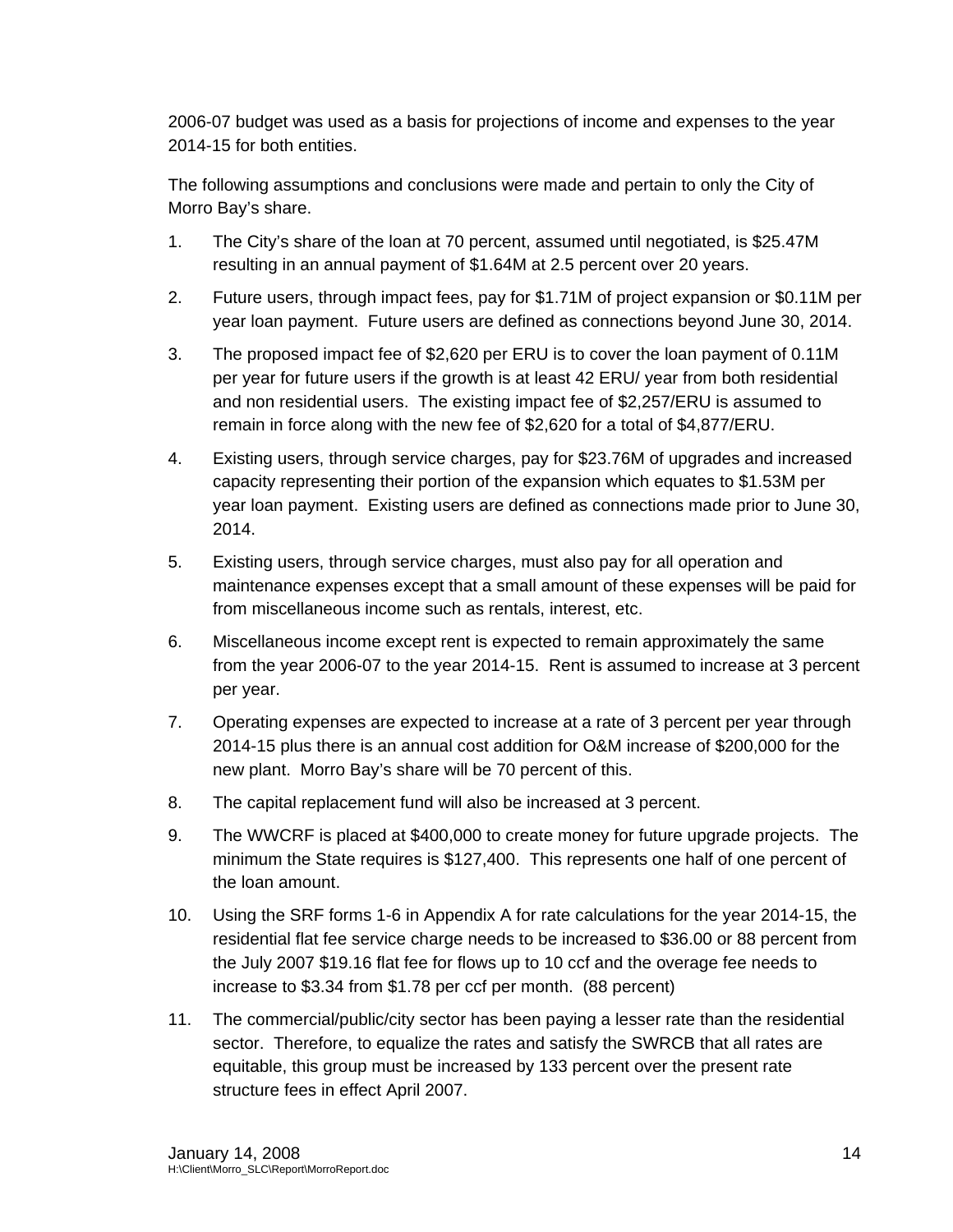- 12. No cash on hand was applied to the project costs to reduce the loan amount.
- 13. There is some flexibility in the above calculated rates if the City chooses to pay down some of the loan or reduce annual expenses. For every \$1,000,000 paid down on the loan from existing funds, the loan payment will be decreased by \$64,200 per year. For every \$100,000 reduction in the annual budget, the single family flat rate user fee could be reduced by approximately \$1.00 per month.
- 14. If the City were to continue to increase rates on their presently approved schedule until July 1, 2008, then increase at a uniform rate to meet the 2014-15 proposed rates on July 1, 2014, they would be able to collect over \$8.5M for their near-term collection system upgrades and the non eligible portion of the WWTF loan. This rate increase would consist of the addition of a 6.8 percent per month for the flat rate, 6.8 percent increase in the overage rate and a 12.5 percent increase in the non residential every year through July 1, 2014. Impact fees would increase to \$4,877/ERU on July 1, 2008.
- 15. Per State guidelines, Appendix C contains the Draft Loan Repayment and Wastewater Capital Reserve Fund Resolutions.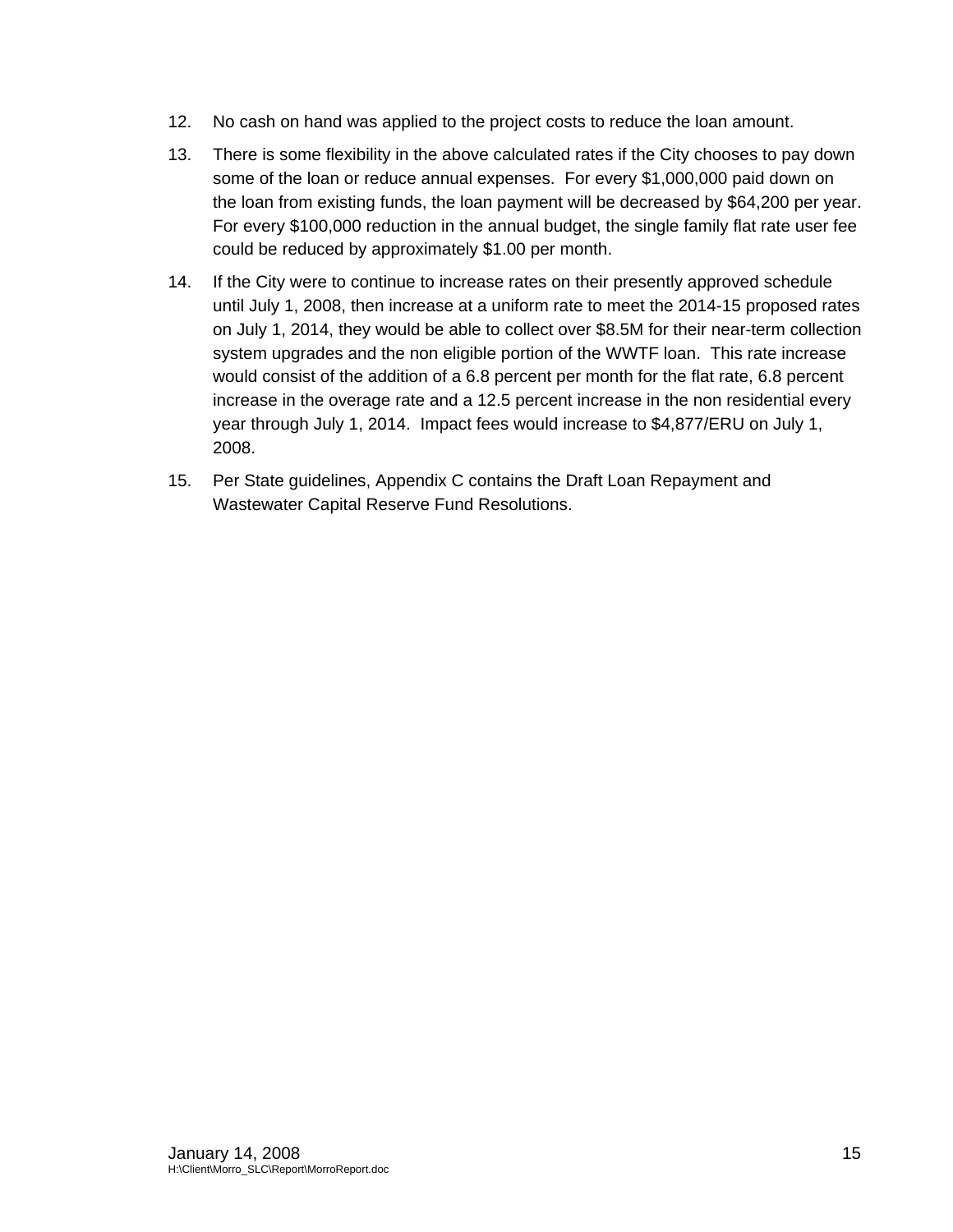#### **FORM 1 Summary of Users and Wastewater Characteristics**

| Agency:  |                           |             |              |             |         |                 |                 |              |               | FORM 1       |
|----------|---------------------------|-------------|--------------|-------------|---------|-----------------|-----------------|--------------|---------------|--------------|
| Number   |                           |             | <b>DAILY</b> |             |         | <b>DESIGN</b>   |                 |              | <b>ANNUAL</b> |              |
| of       | <b>USER GROUPS</b>        | <b>ADWF</b> | <b>BOD</b>   | <b>SS</b>   | Volume  | <b>BOD</b>      | SS              | Volume       | <b>BOD</b>    | <b>SS</b>    |
| Accounts |                           | Gal/Day     | ppm          | ppm         | MG/Yr   | K*Lbs/Yr        | K*Lbs/Yr        | MG/Yr        | K*Lbs/Yr      | K*Lbs/Yr     |
| 4,063    | Single Family Residential | 458,000     | 300          | 320         | 200.8   | 503             | 536             | 167.17       | 418.52        | 446.42       |
| 1,823    | Multi Family Residential  | 206,000     | 300          | 320         | 90.5    | 227             | 242             | 75.19        | 188.24        | 200.79       |
|          | Commercial                |             |              |             |         | $\Omega$        | $\Omega$        | 0.00         | 0.00          | 0.00         |
| 450      | Low                       | 152,000     | 300          | 320         | 66.4    | 166             | 177             | 55.48        | 138.90        | 148.16       |
| 9        | Medium                    | 17,000      | 400          | 400         | 7.3     | 24              | 24              | 6.21         | 20.71         | 20.71        |
| 58       | High                      | 34,000      | 600          | 600         | 15.0    | 75              | $\overline{75}$ | 12.41        | 62.14         | 62.14        |
| 3        | Schools                   | 23,000      | 300          | 320         | 10.6    | 27              | 28              | 8.40         | 21.02         | 22.42        |
| 50       | Public                    | 18,000      | 300          | 320         | 7.3     | $\overline{18}$ | 19              | 6.57         | 16.45         | 17.55        |
|          |                           |             |              |             |         | 0.00            | 0.00            | 0.00         | 0.00          | 0.00         |
|          |                           |             |              |             |         | 0.00            | 0.00            | 0.00         | 0.00          | 0.00         |
|          |                           |             |              |             |         | 0.00            | 0.00            | 0.00         | 0.00          | 0.00         |
|          |                           |             |              |             |         | 0.00            | 0.00            | 0.00         | 0.00          | 0.00         |
|          |                           |             |              |             |         | 0.00            | 0.00            | 0.00         | 0.00          | 0.00         |
|          |                           |             |              |             |         | 0.00            | 0.00            | 0.00         | 0.00          | 0.00         |
|          |                           |             |              |             |         | 0.00            | 0.00            | 0.00         | 0.00          | 0.00         |
|          |                           |             |              |             |         | 0.00            | 0.00            | 0.00         | 0.00          | 0.00         |
|          |                           |             |              |             |         | 0.00            | 0.00            | 0.00         | 0.00          | 0.00         |
|          |                           |             |              |             |         | 0.00            | 0.00            | 0.00         | 0.00          | 0.00         |
|          |                           |             |              |             |         | 0.00            | 0.00            | 0.00         | 0.00          | 0.00         |
|          |                           |             |              |             |         | 0.00            | 0.00            | 0.00         | 0.00          | 0.00         |
|          |                           |             |              |             |         | 0.00<br>0.00    | 0.00<br>0.00    | 0.00<br>0.00 | 0.00          | 0.00<br>0.00 |
|          |                           |             |              |             |         |                 |                 |              | 0.00          |              |
| 6,456    | <b>SUBTOTALS</b>          | 908,000     | 0            | $\mathbf 0$ | 398     | 1,040           | 1,103           | 331.42       | 865.98        | 918.19       |
|          | Special users             |             |              |             |         | 0.00            | 0.00            | 0.00         | 0.00          | 0.00         |
|          | Special users II          |             |              |             |         | 0.00            | 0.00            | 0.00         | 0.00          | 0.00         |
|          | Special users III         |             |              |             |         | 0.00            | 0.00            | 0.00         | 0.00          | 0.00         |
|          | Special users IV          |             |              |             |         | 0.00            | 0.00            | 0.00         | 0.00          | 0.00         |
|          | Infiltration/Inflow       |             |              |             |         | 0.00            | 0.00            | 0.00         | 0.00          | 0.00         |
|          | Future flow               |             |              |             |         |                 |                 | 0.00         | 0.00          | 0.00         |
| 6,456    | <b>TOTALS</b>             | 908,000     | 313          | 332         | 397.900 | 1,039.82        | 1,102.51        | 331.42       | 865.98        | 918.19       |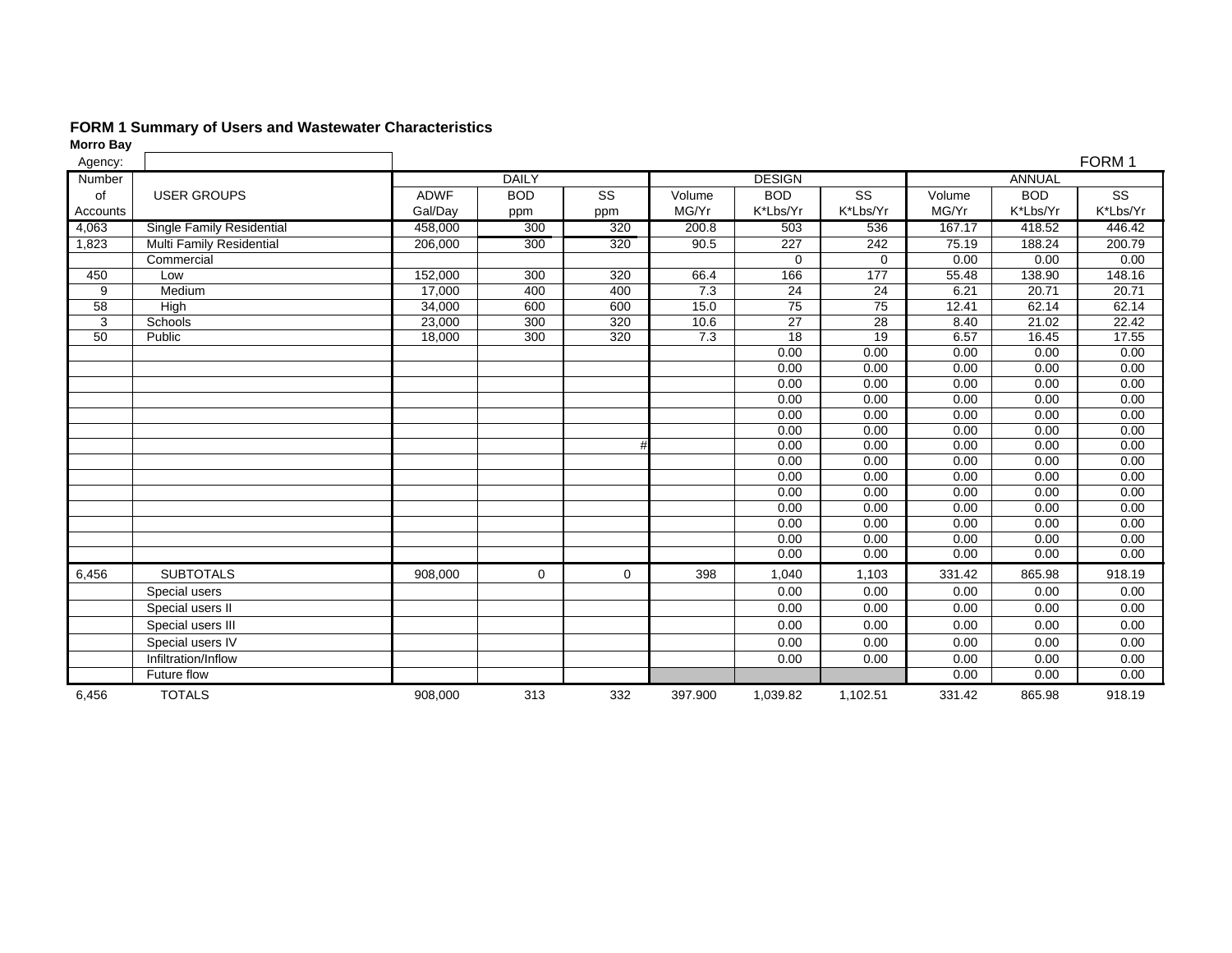#### **FORM 2 Annual O. M. & R. and Non-operating Costs Morro Bay**

Agency: 0 FORM 2

| <b>Cost Category</b>                | Current<br><b>Annual Costs</b> | First Year Of<br><b>Full Operation</b> |
|-------------------------------------|--------------------------------|----------------------------------------|
| 1. TREATMENT FACILITIES:            |                                |                                        |
| (a) Fixed O & M Costs               | \$713,264                      | \$903,500                              |
| (b) Variable O & M Costs            | 905,354                        | 1,191,900                              |
| (c) Replacement Costs               |                                |                                        |
| (d) Subtotal Treatment              |                                | \$2,095,400                            |
| 2. COLLECTION SYSTEM:               |                                |                                        |
| (e) Fixed O & M Costs               | \$0                            |                                        |
| (f) Variable O & M Costs            | $\boldsymbol{0}$               |                                        |
| (g) Replacement Costs               | $\pmb{0}$                      |                                        |
| (h) Subtotal Collection             | \$0                            | \$0                                    |
|                                     |                                |                                        |
| 3. MISCELLANEOUS:                   |                                |                                        |
| (i) Overhead/Indirect               | \$0                            |                                        |
| (j) Operating Reserve               | 0<br>$\pmb{0}$                 |                                        |
| (k) Other                           |                                |                                        |
| (I) Subtotal Miscellaneous          | \$0                            | \$0                                    |
| 4. TOTAL - Variable Costs           | \$905,354                      | \$1,191,900                            |
| 5. TOTAL - Fixed Costs              | (\$905,354)                    | \$903,500                              |
| 6. TOTAL O. M. & R. Costs:          | \$0                            | \$2,095,400                            |
| 7. CAPITAL REPLACEMENT FUND:        | \$29,000                       | \$37,000                               |
| 8. DEBT SERVICE:                    |                                |                                        |
| (m) Collected with User Fees        | \$0                            | \$1,530,000                            |
| ,( (n) Collected from Other Sources |                                | 110,000                                |
| (o) Total debt service              | \$0                            | \$1,640,000                            |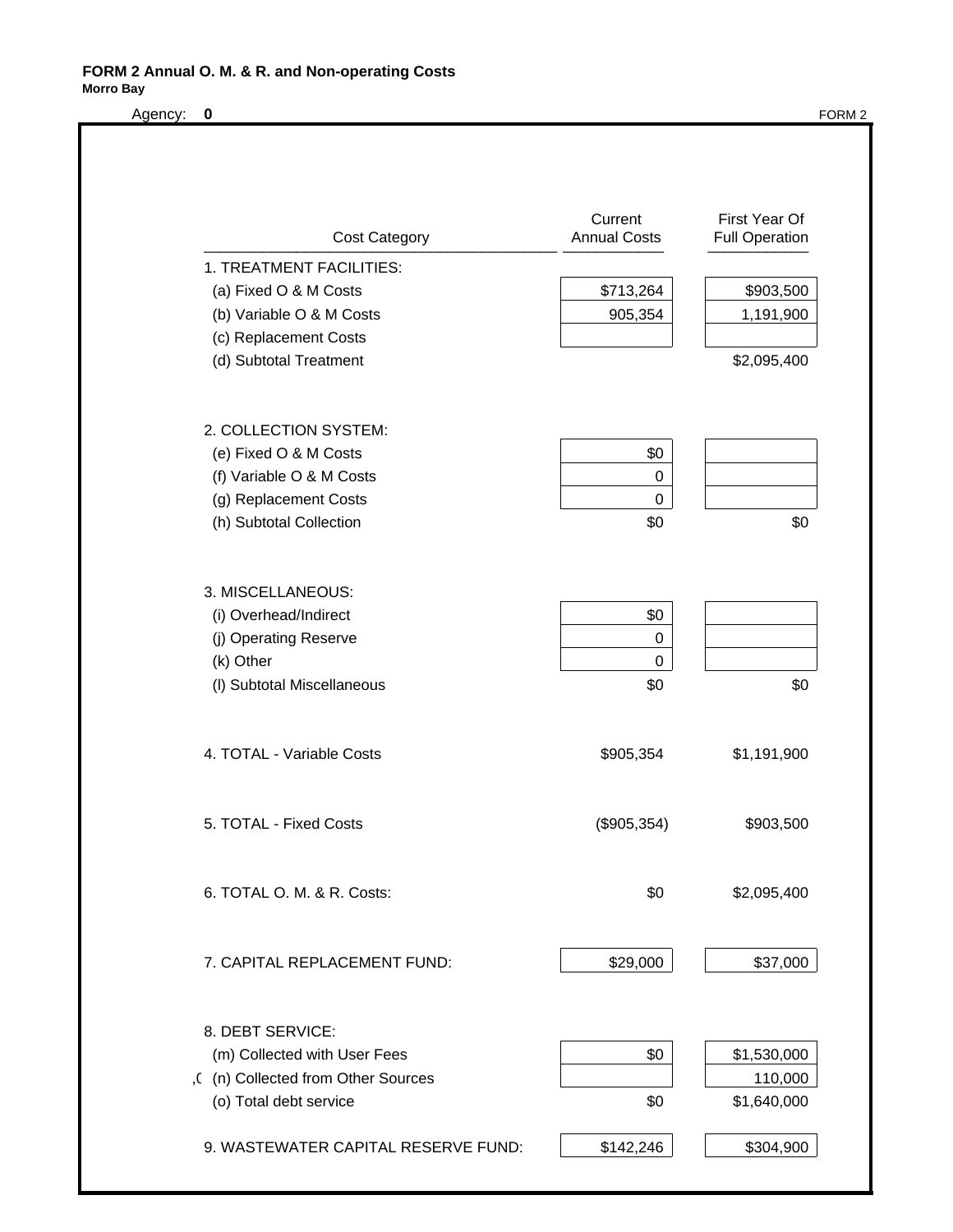#### **FORM 4 Unit Cost Determination**

Agency: 0 FORM 4

| <b>COST CATEGORY</b>                     | <b>PARAMETER</b><br><b>ALLOCATION</b> | <b>ANNUAL COST</b><br>ALLOCATED TO | TOTAL ANNUAL<br><b>QUANTITIES</b><br><b>EXC. INFILT/INFLOW</b><br>PERCENTAGES EACH PARAMETER AND FUTURE FLOW | UNIT COST<br>FOR EACH<br><b>PARAMETER</b> |
|------------------------------------------|---------------------------------------|------------------------------------|--------------------------------------------------------------------------------------------------------------|-------------------------------------------|
| 1. Variable O & M Costs                  |                                       | \$1,191,900                        |                                                                                                              |                                           |
| (a) Flow                                 | 35.00%                                | 417,165                            | 331.420                                                                                                      | \$1,258.72                                |
| $(b)$ BOD                                | 44.00%                                | 524,436                            | 865.984                                                                                                      | \$605.60                                  |
| $(c)$ SS                                 | 21.00%                                | 250,299                            | 918.193                                                                                                      | \$272.60                                  |
| $(d)$ $I/I$                              |                                       | 0                                  |                                                                                                              |                                           |
| (e) Other                                |                                       | 0                                  |                                                                                                              |                                           |
| 2. Fixed O & M Costs                     |                                       | \$903,500                          |                                                                                                              |                                           |
| (f) Flow                                 | 31.00%                                | 280,085                            | 331.420                                                                                                      | \$845.11                                  |
| $(g)$ BOD                                | 45.00%                                | 406,575                            | 865.984                                                                                                      | \$469.49                                  |
| $(h)$ SS                                 | 24.00%                                | 216,840                            | 918.193                                                                                                      | \$236.16                                  |
| $(i)$ $1/1$                              |                                       | 0                                  |                                                                                                              |                                           |
| (j) Other                                |                                       | 0                                  |                                                                                                              |                                           |
| 3. Capital Replacement Fund              |                                       | \$37,000                           |                                                                                                              |                                           |
| (k) Flow                                 | 31.00%                                | \$11,470                           | 331.420                                                                                                      | \$34.61                                   |
| (I) BOD                                  | 45.00%                                | \$16,650                           | 865.984                                                                                                      | \$19.23                                   |
| $(m)$ SS                                 | 24.00%                                | \$8,880                            | 918.193                                                                                                      | \$9.67                                    |
| $(n)$ $I/I$                              |                                       | $\pmb{0}$                          |                                                                                                              |                                           |
| (o) Other                                |                                       | $\mathbf 0$                        |                                                                                                              |                                           |
| 4. Wastewater Capital Reserve Fund       |                                       | \$304,900                          |                                                                                                              |                                           |
| (k) Flow                                 | 31.00%                                | \$94,519                           | 331.420                                                                                                      | \$285.19                                  |
| (I) BOD                                  | 45.00%                                | 137,205                            | 865.984                                                                                                      | \$158.44                                  |
| $(m)$ SS                                 | 24.00%                                | 73,176                             | 918.193                                                                                                      | \$79.70                                   |
| $(n)$ $I/I$                              |                                       | $\pmb{0}$                          |                                                                                                              |                                           |
| (o) Other                                |                                       | 0                                  |                                                                                                              |                                           |
| 5. Debt Service (existing users portion) |                                       | \$1,530,000                        |                                                                                                              |                                           |
| (p) Flow                                 | 31.00%                                | 474,300                            | 331.420                                                                                                      | \$1,431.11                                |
| $(q)$ BOD                                | 45.00%                                | 688,500                            | 865.984                                                                                                      | \$795.05                                  |
| $(r)$ SS                                 | 24.00%                                | 367,200                            | 918.193                                                                                                      | \$399.92                                  |
| $(s)$ $I/I$                              |                                       | $\pmb{0}$                          |                                                                                                              |                                           |
| (t) Other                                |                                       | $\mathsf 0$                        |                                                                                                              |                                           |
| 6. Debt Service (all)                    |                                       | \$1,640,000                        |                                                                                                              |                                           |
| (u) Flow                                 | 31.00%                                | 508,400                            | 331.420                                                                                                      | \$1,534.01                                |
| $(v)$ BOD                                | 45.00%                                | 738,000                            | 865.984                                                                                                      | \$852.21                                  |
| $(w)$ SS                                 | 24.00%                                | 393,600                            | 918.193                                                                                                      | \$428.67                                  |
|                                          |                                       | $\pmb{0}$                          |                                                                                                              |                                           |
| $(x)$ $I/I$                              |                                       |                                    |                                                                                                              |                                           |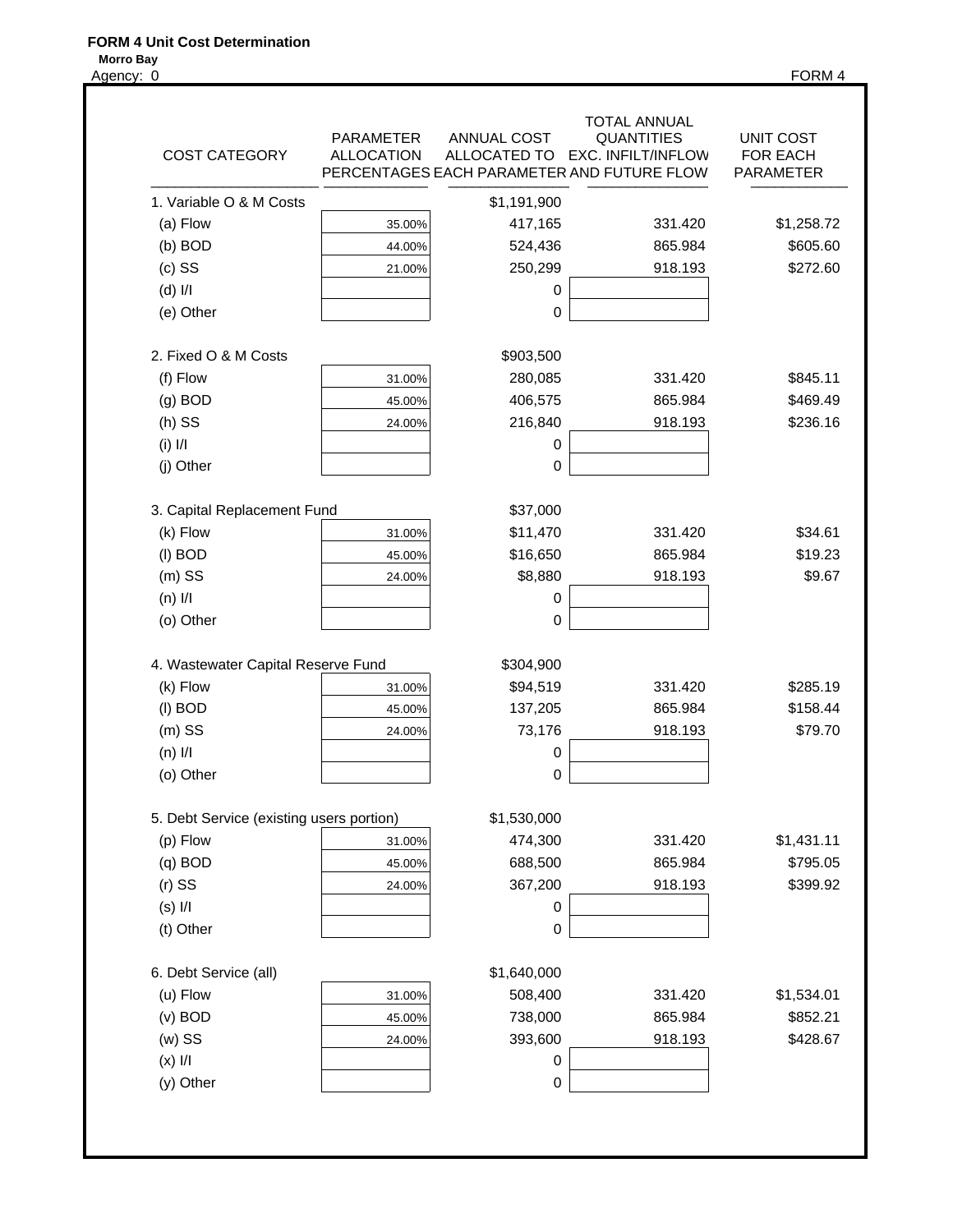#### **FORM 5F Summary of Fixed Portion of O. M. & R. Costs.**

# **Morro Bay**<br>Agency:

| Agency:     | 0                         |                             |                  |                                        |             |                             |                        | FORM 5f        |
|-------------|---------------------------|-----------------------------|------------------|----------------------------------------|-------------|-----------------------------|------------------------|----------------|
| Number      |                           |                             | <b>FLOW</b>      |                                        | <b>BOD</b>  |                             | $\overline{\text{ss}}$ |                |
| of          | <b>USER GROUPS</b>        | Unit Cost \$/Mgal= \$845.11 |                  | Unit Cost $\frac{6}{2}$ Klb = \$469.49 |             | Unit Cost \$/Klb = \$236.16 |                        | <b>TOTAL</b>   |
| Accounts    |                           | Flow, Mgal                  | Cost             | BOD, Klb                               | Cost        | SS, Klb                     | Cost                   | COST           |
| 4063        | Single Family Residential | 167.17                      | \$141,276        | 418.52                                 | \$196,495   | 446.42                      | \$105,428              | \$443,198      |
| 1823        | Multi Family Residential  | 75.19                       | 63,544           | 188.24                                 | 88,380      | 200.79                      | 47,419                 | 199,343        |
| 0           | Commercial                | 0.00                        | $\mathbf 0$      | 0.00                                   | $\Omega$    | 0.00                        | 0                      | $\Omega$       |
| 450         | Low                       | 55.48                       | 46,886           | 138.90                                 | 65,212      | 148.16                      | 34,989                 | 147,088        |
| 9           | Medium                    | 6.21                        | 5,244            | 20.71                                  | 9,725       | 20.71                       | 4,892                  | 19,860         |
| 58          | High                      | 12.41                       | 10,488           | 62.14                                  | 29,174      | 62.14                       | 14,675                 | 54,336         |
| 3           | Schools                   | 8.40                        | 7,095            | 21.02                                  | 9,868       | 22.42                       | 5,294                  | 22,257         |
| 50          | Public                    | 6.57                        | 5,552            | 16.45                                  | 7,722       | 17.55                       | 4,143                  | 17,418         |
|             |                           | 0.00                        | 0                | 0.00                                   | $\mathbf 0$ | 0.00                        | 0                      | 0              |
| 0           | 0.000                     | 0.00                        | 0                | 0.00                                   | $\mathbf 0$ | 0.00                        | 0                      | 0              |
|             |                           | 0.00                        | 0                | 0.00                                   | $\mathbf 0$ | 0.00                        | $\Omega$               | $\Omega$       |
| $\mathbf 0$ | 0.000                     | 0.00                        | $\mathsf 0$      | 0.00                                   | $\mathbf 0$ | 0.00                        | 0                      | $\overline{0}$ |
|             |                           | 0.00                        | 0                | 0.00                                   | $\mathbf 0$ | 0.00                        | 0                      | 0              |
| $\mathbf 0$ | 0.000                     | 0.00                        | $\mathbf 0$      | 0.00                                   | $\Omega$    | 0.00                        | 0                      | $\Omega$       |
|             |                           | 0.00                        | 0                | 0.00                                   | $\mathbf 0$ | 0.00                        | 0                      | 0              |
| 0           | 0.000                     | 0.00                        | $\mathbf 0$      | 0.00                                   | $\mathbf 0$ | 0.00                        | 0                      | 0              |
|             |                           | 0.00                        | $\boldsymbol{0}$ | 0.00                                   | $\mathbf 0$ | 0.00                        | 0                      | $\mathbf{0}$   |
| 0           | 0.000                     | 0.00                        | 0                | 0.00                                   | $\mathbf 0$ | 0.00                        | 0                      | 0              |
|             |                           | 0.00                        | $\mathbf 0$      | 0.00                                   | $\mathbf 0$ | 0.00                        | 0                      | 0              |
|             |                           | 0.00                        | 0                | 0.00                                   | $\mathbf 0$ | 0.00                        | 0                      | 0              |
|             |                           | 0.00                        | 0                | 0.00                                   | $\pmb{0}$   | 0.00                        | 0                      | 0              |
|             |                           | 0.00                        | $\mathbf 0$      | 0.00                                   | $\mathbf 0$ | 0.00                        | 0                      | $\mathbf{0}$   |
| 6456        | <b>SUBTOTALS</b>          | 331.42                      | \$280,085        | 865.98                                 | \$406,575   | 918.19                      | \$216,840              | \$903,500      |
| $\mathbf 0$ | Special users             | 0.00                        | $\mathbf 0$      | 0.00                                   | $\Omega$    | 0.00                        | 0                      | $\Omega$       |
| 0           | Special users II          | 0.00                        | 0                | 0.00                                   | $\Omega$    | 0.00                        | $\Omega$               | $\Omega$       |
| $\mathbf 0$ | Special users III         | 0.00                        | 0                | 0.00                                   | $\mathbf 0$ | 0.00                        | 0                      | 0              |
| 0           | Special users IV          | 0.00                        | 0                | 0.00                                   | $\mathbf 0$ | 0.00                        | 0                      | 0              |
| 0           | Infiltration/Inflow       |                             |                  |                                        |             |                             |                        |                |
| 0           | Future flow               |                             |                  |                                        |             |                             |                        |                |
| 6456        | <b>TOTALS</b>             | 331.42                      | \$280,085        | 865.98                                 | \$406,575   | 918.19                      | \$216,840              | \$903,500      |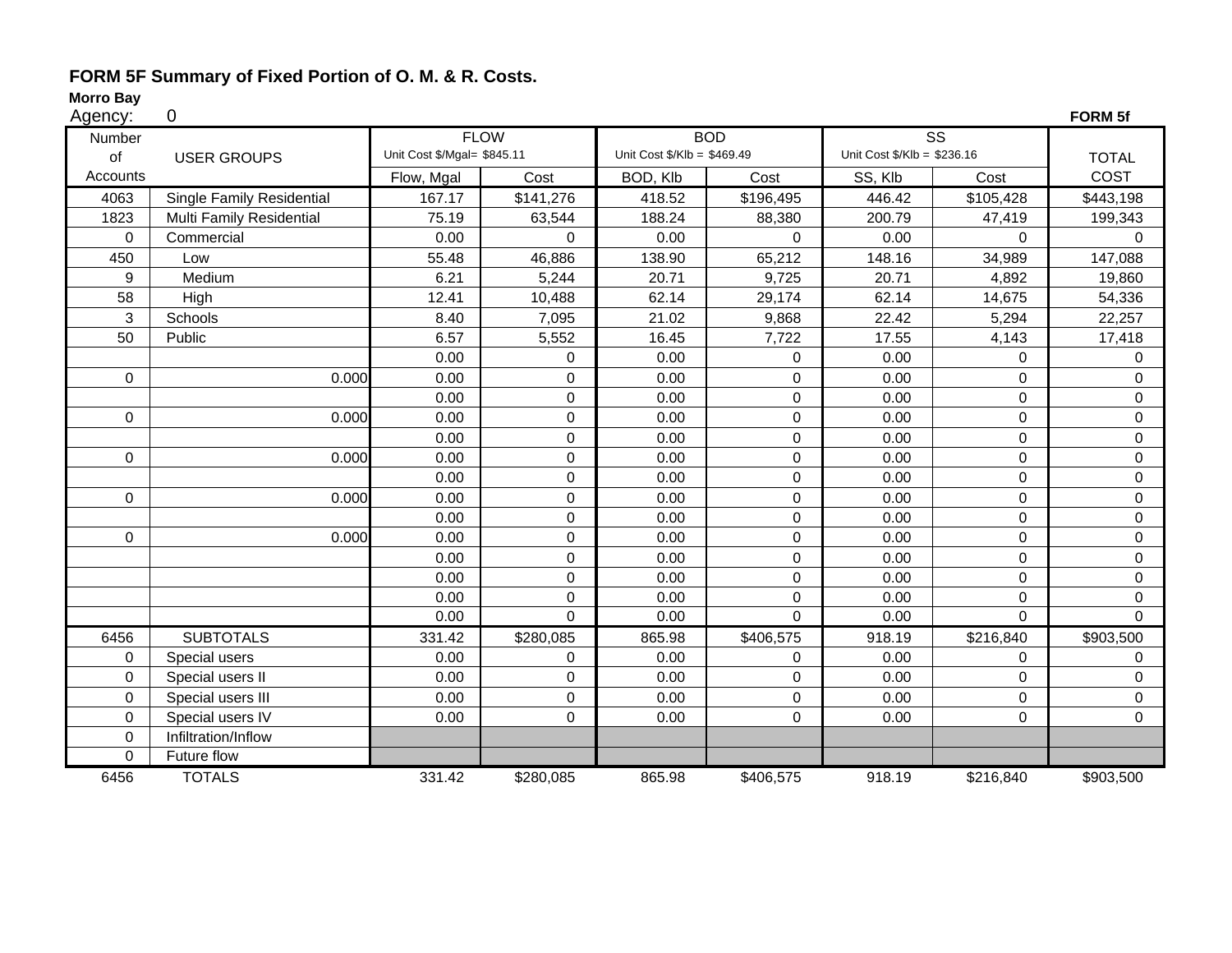#### **FORM 5c Summary of Capital Replacement Fund Costs.**

| Agency:     |                                  |                            |                  |                                       |                  |                                      |             | <b>FORM 5c</b> |
|-------------|----------------------------------|----------------------------|------------------|---------------------------------------|------------------|--------------------------------------|-------------|----------------|
| Number      |                                  |                            | <b>FLOW</b>      |                                       | <b>BOD</b>       | $\overline{\text{ss}}$               |             |                |
| of          | <b>USER GROUPS</b>               | Unit Cost \$/Mgal= \$34.61 |                  | Unit Cost $\frac{6}{2}$ Klb = \$19.23 |                  | Unit Cost $\frac{6}{2}$ Klb = \$9.67 |             | <b>TOTAL</b>   |
| Accounts    |                                  | Flow, Mgal                 | Cost             | BOD, Klb                              | Cost             | SS, Klb                              | Cost        | COST           |
| 4063        | <b>Single Family Residential</b> | 167.17                     | \$5,786          | 418.52                                | \$8,047          | 446.42                               | \$4,317     | \$18,150       |
| 1823        | Multi Family Residential         | 75.19                      | 2,602            | 188.24                                | 3,619            | 200.79                               | 1,942       | 8,163          |
| 0           | Commercial                       | 0.00                       | 0                | 0.00                                  | 0                | 0.00                                 | $\Omega$    | $\mathbf 0$    |
| 450         | Low                              | 55.48                      | 1,920            | 138.90                                | 2,671            | 148.16                               | 1,433       | 6,024          |
| 9           | Medium                           | 6.21                       | 215              | 20.71                                 | 398              | 20.71                                | 200         | 813            |
| 58          | High                             | 12.41                      | 429              | 62.14                                 | 1,195            | 62.14                                | 601         | 2,225          |
| 3           | Schools                          | 8.40                       | 291              | 21.02                                 | 404              | 22.42                                | 217         | 911            |
| 50          | Public                           | 6.57                       | 227              | 16.45                                 | 316              | 17.55                                | 170         | 713            |
|             |                                  | 0.00                       | $\pmb{0}$        | 0.00                                  | $\mathbf 0$      | 0.00                                 | $\Omega$    | $\mathbf 0$    |
| 0           | 0.000                            | 0.00                       | $\mathbf 0$      | 0.00                                  | $\mathbf 0$      | 0.00                                 | $\Omega$    | $\mathbf 0$    |
|             |                                  | 0.00                       | $\mathbf 0$      | 0.00                                  | $\mathbf 0$      | 0.00                                 | $\mathbf 0$ | $\pmb{0}$      |
| $\mathbf 0$ | 0.000                            | 0.00                       | $\mathbf 0$      | 0.00                                  | $\boldsymbol{0}$ | 0.00                                 | $\mathsf 0$ | $\pmb{0}$      |
|             |                                  | 0.00                       | $\boldsymbol{0}$ | 0.00                                  | $\mathbf 0$      | 0.00                                 | 0           | 0              |
| $\mathbf 0$ | 0.000                            | 0.00                       | $\mathsf 0$      | 0.00                                  | $\mathbf 0$      | 0.00                                 | 0           | $\pmb{0}$      |
|             |                                  | 0.00                       | $\mathbf 0$      | 0.00                                  | $\pmb{0}$        | 0.00                                 | $\mathbf 0$ | $\pmb{0}$      |
| $\mathbf 0$ | 0.000                            | 0.00                       | $\mathbf 0$      | 0.00                                  | $\mathsf 0$      | 0.00                                 | $\mathbf 0$ | $\pmb{0}$      |
|             |                                  | 0.00                       | $\boldsymbol{0}$ | 0.00                                  | $\mathbf 0$      | 0.00                                 | 0           | $\mathbf 0$    |
| 0           | 0.000                            | 0.00                       | $\mathbf 0$      | 0.00                                  | $\mathbf 0$      | 0.00                                 | 0           | $\pmb{0}$      |
|             |                                  | 0.00                       | $\mathbf 0$      | 0.00                                  | $\pmb{0}$        | 0.00                                 | $\mathbf 0$ | $\pmb{0}$      |
|             |                                  | 0.00                       | $\mathbf 0$      | 0.00                                  | $\mathbf 0$      | 0.00                                 | $\mathbf 0$ | $\pmb{0}$      |
|             |                                  | 0.00                       | $\mathbf 0$      | 0.00                                  | $\mathbf 0$      | 0.00                                 | 0           | 0              |
|             |                                  | 0.00                       | $\mathbf 0$      | 0.00                                  | $\mathbf 0$      | 0.00                                 | $\Omega$    | $\mathbf 0$    |
| 6456        | <b>SUBTOTALS</b>                 | 331.42                     | \$11,470         | 865.98                                | \$16,650         | 918.19                               | \$8,880     | \$37,000       |
| 0           | Special users                    | 0.00                       | $\mathbf 0$      | 0.00                                  | $\Omega$         | 0.00                                 | $\Omega$    | $\Omega$       |
| 0           | Special users II                 | 0.00                       | $\boldsymbol{0}$ | 0.00                                  | $\mathbf 0$      | 0.00                                 | 0           | 0              |
| $\mathbf 0$ | Special users III                | 0.00                       | $\mathbf 0$      | 0.00                                  | $\mathbf 0$      | 0.00                                 | 0           | $\mathbf 0$    |
| $\Omega$    | Special users IV                 | 0.00                       | $\mathbf 0$      | 0.00                                  | 0                | 0.00                                 | 0           | 0              |
| $\mathbf 0$ | Infiltration/Inflow              |                            |                  |                                       |                  |                                      |             |                |
| 0           | Future flow                      |                            |                  |                                       |                  |                                      |             |                |
| 6456        | <b>TOTALS</b>                    | 331.42                     | \$11,470         | 865.98                                | \$16,650         | 918.19                               | \$8,880     | \$37,000       |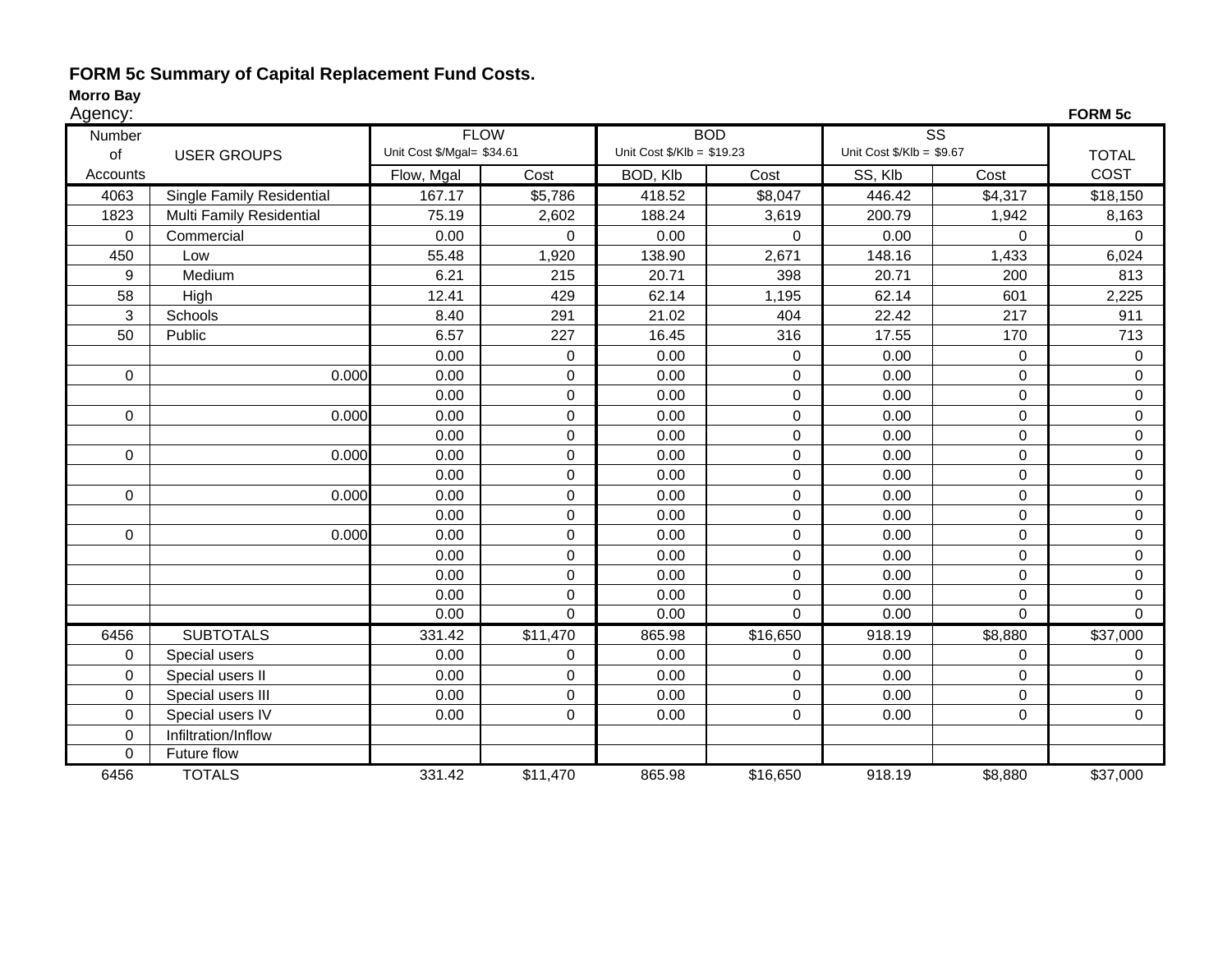#### **FORM 5d Summary of Debt Service Fund Costs.**

| Agency:          | 0                                |                               |                     |                             |                |                             |                        | FORM 5d        |
|------------------|----------------------------------|-------------------------------|---------------------|-----------------------------|----------------|-----------------------------|------------------------|----------------|
| Number           |                                  |                               | <b>FLOW</b>         |                             | <b>BOD</b>     |                             | $\overline{\text{ss}}$ |                |
| of               | <b>USER GROUPS</b>               | Unit Cost \$/Mgal= \$1,431.11 |                     | Unit Cost \$/Klb = \$795.05 |                | Unit Cost \$/Klb = \$399.92 |                        | <b>TOTAL</b>   |
| Accounts         |                                  | Flow, Mgal                    | Cost                | BOD, Klb                    | Cost           | SS, Klb                     | Cost                   | COST           |
| 4063             | <b>Single Family Residential</b> | 167.17                        | \$239,239           | 418.52                      | \$332,747      | 446.42                      | \$178,532              | \$750,519      |
| 1823             | Multi Family Residential         | 75.19                         | 107,606             | 188.24                      | 149,663        | 200.79                      | 80,301                 | 337,570        |
| $\mathbf 0$      | Commercial                       | 0.00                          | $\mathbf 0$         | 0.00                        | $\mathbf 0$    | 0.00                        | 0                      | $\Omega$       |
| 450              | Low                              | 55.48                         | 79,398              | 138.90                      | 110,431        | 148.16                      | 59,251                 | 249,080        |
| 9                | Medium                           | 6.21                          | 8,880               | 20.71                       | 16,468         | 20.71                       | 8,283                  | 33,631         |
| 58               | High                             | 12.41                         | 17,760              | 62.14                       | 49,403         | 62.14                       | 24,850                 | 92,014         |
| 3                | Schools                          | 8.40                          | 12,014              | 21.02                       | 16,710         | 22.42                       | 8,966                  | 37,690         |
| 50               | Public                           | 6.57                          | 9,402               | 16.45                       | 13,077         | 17.55                       | 7,017                  | 29,496         |
|                  |                                  | 0.00                          | 0                   | 0.00                        | $\mathbf{0}$   | 0.00                        | 0                      | $\Omega$       |
| 0                | 0.000                            | 0.00                          | 0                   | 0.00                        | $\mathbf 0$    | 0.00                        | 0                      | $\mathbf 0$    |
|                  |                                  | 0.00                          | 0                   | 0.00                        | $\Omega$       | 0.00                        | 0                      | $\Omega$       |
| $\mathbf 0$      | 0.000                            | 0.00                          | $\mathbf 0$         | 0.00                        | 0              | 0.00                        | 0                      | $\Omega$       |
|                  |                                  | 0.00                          | $\mathsf{O}\xspace$ | 0.00                        | $\mathbf 0$    | 0.00                        | 0                      | 0              |
| $\mathbf 0$      | 0.000                            | 0.00                          | $\mathbf 0$         | 0.00                        | $\mathbf 0$    | 0.00                        | $\Omega$               | $\mathbf 0$    |
|                  |                                  | 0.00                          | $\mathbf 0$         | 0.00                        | $\mathbf 0$    | 0.00                        | 0                      | 0              |
| $\mathbf 0$      | 0.000                            | 0.00                          | $\mathbf 0$         | 0.00                        | $\mathbf 0$    | 0.00                        | 0                      | 0              |
|                  |                                  | 0.00                          | 0                   | 0.00                        | 0              | 0.00                        | 0                      | $\mathbf 0$    |
| $\boldsymbol{0}$ | 0.000                            | 0.00                          | 0                   | 0.00                        | 0              | 0.00                        | 0                      | 0              |
|                  |                                  | 0.00                          | $\mathbf 0$         | 0.00                        | $\mathbf 0$    | 0.00                        | 0                      | $\mathbf 0$    |
|                  |                                  | 0.00                          | 0                   | 0.00                        | $\mathbf 0$    | 0.00                        | 0                      | $\mathbf 0$    |
|                  |                                  | 0.00                          | $\mathbf 0$         | 0.00                        | 0              | 0.00                        | 0                      | 0              |
|                  |                                  | 0.00                          | $\overline{0}$      | 0.00                        | $\overline{0}$ | 0.00                        | 0                      | $\overline{0}$ |
| 6456             | <b>SUBTOTALS</b>                 | 331.42                        | \$474,300           | 865.98                      | \$688,500      | 918.19                      | \$367,200              | \$1,530,000    |
| $\mathbf 0$      | Special users                    | 0.00                          | $\mathbf 0$         | 0.00                        | $\Omega$       | 0.00                        | 0                      | $\Omega$       |
| $\mathbf 0$      | Special users II                 | 0.00                          | $\mathbf 0$         | 0.00                        | $\Omega$       | 0.00                        | 0                      | $\Omega$       |
| $\mathbf 0$      | Special users III                | 0.00                          | $\mathbf 0$         | 0.00                        | $\mathbf 0$    | 0.00                        | $\Omega$               | $\mathbf 0$    |
| $\mathbf 0$      | Special users IV                 | 0.00                          | $\mathbf 0$         | 0.00                        | $\mathbf 0$    | 0.00                        | 0                      | $\mathbf 0$    |
| $\mathbf 0$      | Infiltration/Inflow              |                               |                     |                             |                |                             |                        |                |
| $\mathbf 0$      | Future flow                      |                               |                     |                             |                |                             |                        |                |
| 6456             | <b>TOTALS</b>                    | 331.42                        | \$474,300           | 865.98                      | \$688,500      | 918.19                      | \$367,200              | \$1,530,000    |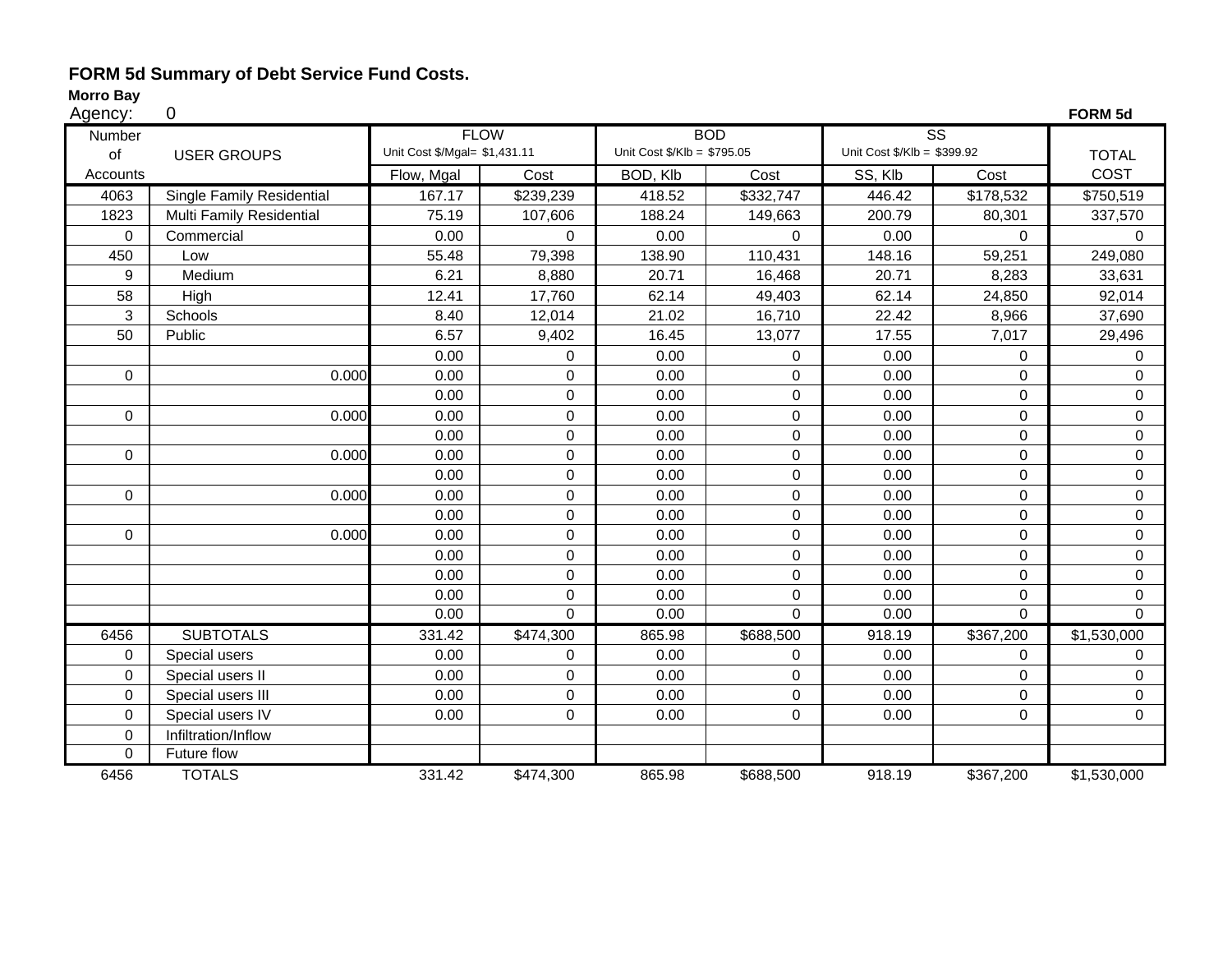#### **FORM 5w Summary of Wastewater Capital Reserve Fund Fund Costs. (Required)**

| Agency |  |
|--------|--|
|        |  |

| Agency:     | 0                         |                             |                  |                                        |                |                                       |                        | FORM 5d      |
|-------------|---------------------------|-----------------------------|------------------|----------------------------------------|----------------|---------------------------------------|------------------------|--------------|
| Number      |                           | <b>FLOW</b>                 |                  |                                        | <b>BOD</b>     |                                       | $\overline{\text{ss}}$ |              |
| of          | <b>USER GROUPS</b>        | Unit Cost \$/Mgal= \$285.19 |                  | Unit Cost $\frac{6}{2}$ Klb = \$158.44 |                | Unit Cost $\frac{6}{2}$ Klb = \$79.70 |                        | <b>TOTAL</b> |
| Accounts    |                           | Flow, Mgal                  | Cost             | BOD, Klb                               | Cost           | SS, Klb                               | Cost                   | COST         |
| 4063        | Single Family Residential | 167.17                      | \$47,676         | 418.52                                 | \$66,310       | 446.42                                | \$35,578               | \$149,564    |
| 1823        | Multi Family Residential  | 75.19                       | 21,444           | 188.24                                 | 29,825         | 200.79                                | 16,002                 | 67,271       |
| 0           | Commercial                | 0.00                        | $\mathbf 0$      | 0.00                                   | $\mathbf 0$    | 0.00                                  | $\Omega$               | $\Omega$     |
| 450         | Low                       | 55.48                       | 15,823           | 138.90                                 | 22,007         | 148.16                                | 11,808                 | 49,637       |
| 9           | Medium                    | 6.21                        | 1,770            | 20.71                                  | 3,282          | 20.71                                 | 1,651                  | 6,702        |
| 58          | High                      | 12.41                       | 3,539            | 62.14                                  | 9,845          | 62.14                                 | 4,952                  | 18,337       |
| 3           | Schools                   | 8.40                        | 2,394            | 21.02                                  | 3,330          | 22.42                                 | 1,787                  | 7,511        |
| 50          | Public                    | 6.57                        | 1,874            | 16.45                                  | 2,606          | 17.55                                 | 1,398                  | 5,878        |
|             |                           | 0.00                        | $\mathbf 0$      | 0.00                                   | 0              | 0.00                                  | 0                      | 0            |
| 0           | 0.000                     | 0.00                        | $\mathbf 0$      | 0.00                                   | 0              | 0.00                                  | $\Omega$               | $\Omega$     |
|             |                           | 0.00                        | $\mathbf 0$      | 0.00                                   | 0              | 0.00                                  | $\Omega$               | 0            |
| $\mathbf 0$ | 0.000                     | 0.00                        | $\boldsymbol{0}$ | 0.00                                   | 0              | 0.00                                  | $\Omega$               | 0            |
|             |                           | 0.00                        | $\pmb{0}$        | 0.00                                   | $\pmb{0}$      | 0.00                                  | $\overline{0}$         | 0            |
| $\mathbf 0$ | 0.000                     | 0.00                        | $\boldsymbol{0}$ | 0.00                                   | $\mathbf 0$    | 0.00                                  | 0                      | 0            |
|             |                           | 0.00                        | $\mathsf 0$      | 0.00                                   | $\mathbf 0$    | 0.00                                  | $\overline{0}$         | 0            |
| $\mathbf 0$ | 0.000                     | 0.00                        | $\mathsf 0$      | 0.00                                   | $\mathbf 0$    | 0.00                                  | $\mathbf 0$            | 0            |
|             |                           | 0.00                        | $\pmb{0}$        | 0.00                                   | $\pmb{0}$      | 0.00                                  | $\mathbf 0$            | 0            |
| 0           | 0.000                     | 0.00                        | $\boldsymbol{0}$ | 0.00                                   | $\pmb{0}$      | 0.00                                  | 0                      | 0            |
|             |                           | 0.00                        | $\mathbf 0$      | 0.00                                   | $\mathbf 0$    | 0.00                                  | $\Omega$               | $\Omega$     |
|             |                           | 0.00                        | $\mathbf 0$      | 0.00                                   | 0              | 0.00                                  | $\Omega$               | $\Omega$     |
|             |                           | 0.00                        | $\mathbf 0$      | 0.00                                   | $\mathbf 0$    | 0.00                                  | $\Omega$               | $\Omega$     |
|             |                           | 0.00                        | $\mathbf 0$      | 0.00                                   | $\overline{0}$ | 0.00                                  | $\Omega$               | $\Omega$     |
| 6456        | <b>SUBTOTALS</b>          | 331.42                      | \$94,519         | 865.98                                 | \$137,205      | 918.19                                | \$73,176               | \$304,900    |
| 0           | Special users             | 0.00                        | 0                | 0.00                                   | 0              | 0.00                                  | $\Omega$               | 0            |
| 0           | Special users II          | 0.00                        | $\mathbf 0$      | 0.00                                   | $\mathbf 0$    | 0.00                                  | $\Omega$               | $\Omega$     |
| $\Omega$    | Special users III         | 0.00                        | $\mathsf 0$      | 0.00                                   | $\mathbf 0$    | 0.00                                  | $\mathbf 0$            | 0            |
| 0           | Special users IV          | 0.00                        | $\mathsf 0$      | 0.00                                   | $\mathsf 0$    | 0.00                                  | $\mathbf 0$            | 0            |
| 0           | Infiltration/Inflow       |                             |                  |                                        |                |                                       |                        |              |
| 0           | Future flow               |                             |                  |                                        |                |                                       |                        |              |
| 6456        | <b>TOTALS</b>             | 331.42                      | \$94,519         | 865.98                                 | \$137,205      | 918.19                                | \$73,176               | \$304,900    |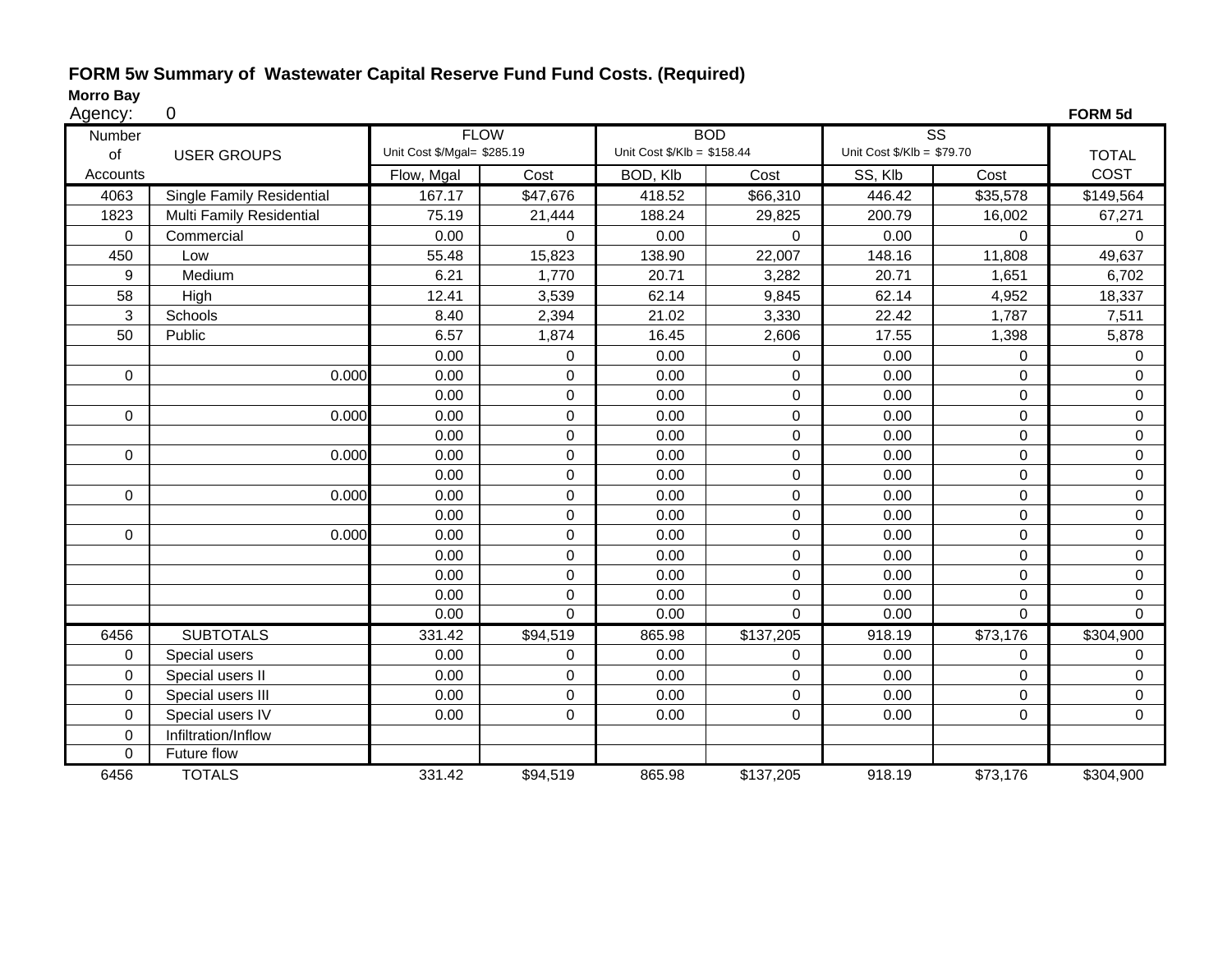## **FORM 5dw Summary of "Worst-Case" Debt Service Fund Costs.**

| Agency:     | 0                         |                               |             |                             |                |                             |                        | FORM 5dw       |
|-------------|---------------------------|-------------------------------|-------------|-----------------------------|----------------|-----------------------------|------------------------|----------------|
| Number      |                           |                               | <b>FLOW</b> |                             | <b>BOD</b>     |                             | $\overline{\text{ss}}$ |                |
| of          | <b>USER GROUPS</b>        | Unit Cost \$/Mgal= \$1,534.01 |             | Unit Cost \$/Klb = \$852.21 |                | Unit Cost \$/Klb = \$428.67 |                        | <b>TOTAL</b>   |
| Accounts    |                           | Flow, Mgal                    | Cost        | BOD, Klb                    | Cost           | SS, Klb                     | Cost                   | COST           |
| 4063        | Single Family Residential | 167.17                        | \$256,440   | 418.52                      | \$356,670      | 446.42                      | \$191,368              | \$804,478      |
| 1823        | Multi Family Residential  | 75.19                         | 115,342     | 188.24                      | 160,423        | 200.79                      | 86,074                 | 361,839        |
| $\pmb{0}$   | Commercial                | 0.00                          | 0           | 0.00                        | $\mathbf 0$    | 0.00                        | $\pmb{0}$              | $\mathbf 0$    |
| 450         | Low                       | 55.48                         | 85,107      | 138.90                      | 118,371        | 148.16                      | 63,511                 | 266,988        |
| 9           | Medium                    | 6.21                          | 9,519       | 20.71                       | 17,652         | 20.71                       | 8,879                  | 36,049         |
| 58          | High                      | 12.41                         | 19,037      | 62.14                       | 52,955         | 62.14                       | 26,637                 | 98,629         |
| 3           | Schools                   | 8.40                          | 12,878      | 21.02                       | 17,911         | 22.42                       | 9,610                  | 40,400         |
| 50          | Public                    | 6.57                          | 10,078      | 16.45                       | 14,018         | 17.55                       | 7,521                  | 31,617         |
|             |                           | 0.00                          | 0           | 0.00                        | $\mathbf 0$    | 0.00                        | $\mathbf 0$            | 0              |
| $\mathbf 0$ | 0.000                     | 0.00                          | 0           | 0.00                        | $\Omega$       | 0.00                        | $\Omega$               | $\Omega$       |
|             |                           | 0.00                          | 0           | 0.00                        | 0              | 0.00                        | 0                      | $\Omega$       |
| $\mathbf 0$ | 0.000                     | 0.00                          | $\mathsf 0$ | 0.00                        | $\mathbf 0$    | 0.00                        | $\mathbf 0$            | 0              |
|             |                           | 0.00                          | 0           | 0.00                        | 0              | 0.00                        | $\mathsf 0$            | 0              |
| $\mathbf 0$ | 0.000                     | 0.00                          | 0           | 0.00                        | $\pmb{0}$      | 0.00                        | 0                      | 0              |
|             |                           | 0.00                          | 0           | 0.00                        | 0              | 0.00                        | $\mathbf 0$            | $\Omega$       |
| $\mathbf 0$ | 0.000                     | 0.00                          | 0           | 0.00                        | $\mathbf 0$    | 0.00                        | $\mathbf 0$            | 0              |
|             |                           | 0.00                          | 0           | 0.00                        | $\mathbf 0$    | 0.00                        | $\mathbf 0$            | 0              |
| 0           | 0.000                     | 0.00                          | 0           | 0.00                        | $\mathbf 0$    | 0.00                        | 0                      | 0              |
|             |                           | 0.00                          | 0           | 0.00                        | 0              | 0.00                        | $\mathbf 0$            | 0              |
|             |                           | 0.00                          | 0           | 0.00                        | 0              | 0.00                        | $\mathbf 0$            | 0              |
|             |                           | 0.00                          | 0           | 0.00                        | 0              | 0.00                        | $\mathbf 0$            | 0              |
|             |                           | 0.00                          | $\mathbf 0$ | 0.00                        | $\overline{0}$ | 0.00                        | $\mathbf 0$            | $\overline{0}$ |
| 6456        | <b>SUBTOTALS</b>          | 331.42                        | \$508,400   | 865.98                      | \$738,000      | 918.19                      | \$393,600              | \$1,640,000    |
| $\mathbf 0$ | Special users             | 0.00                          | 0           | 0.00                        | $\Omega$       | 0.00                        | $\mathbf 0$            | 0              |
| $\mathbf 0$ | Special users II          | 0.00                          | 0           | 0.00                        | $\mathbf 0$    | 0.00                        | $\mathbf 0$            | 0              |
| $\mathbf 0$ | Special users III         | 0.00                          | 0           | 0.00                        | $\mathbf 0$    | 0.00                        | $\mathbf 0$            | 0              |
| $\mathbf 0$ | Special users IV          | 0.00                          | 0           | 0.00                        | $\mathbf 0$    | 0.00                        | $\mathbf 0$            | 0              |
| $\mathbf 0$ | Infiltration/Inflow       |                               |             |                             |                |                             |                        |                |
| 0           | Future flow               |                               |             |                             |                |                             |                        |                |
| 6456        | <b>TOTALS</b>             | 331.42                        | \$508,400   | 865.98                      | \$738,000      | 918.19                      | \$393,600              | \$1,640,000    |